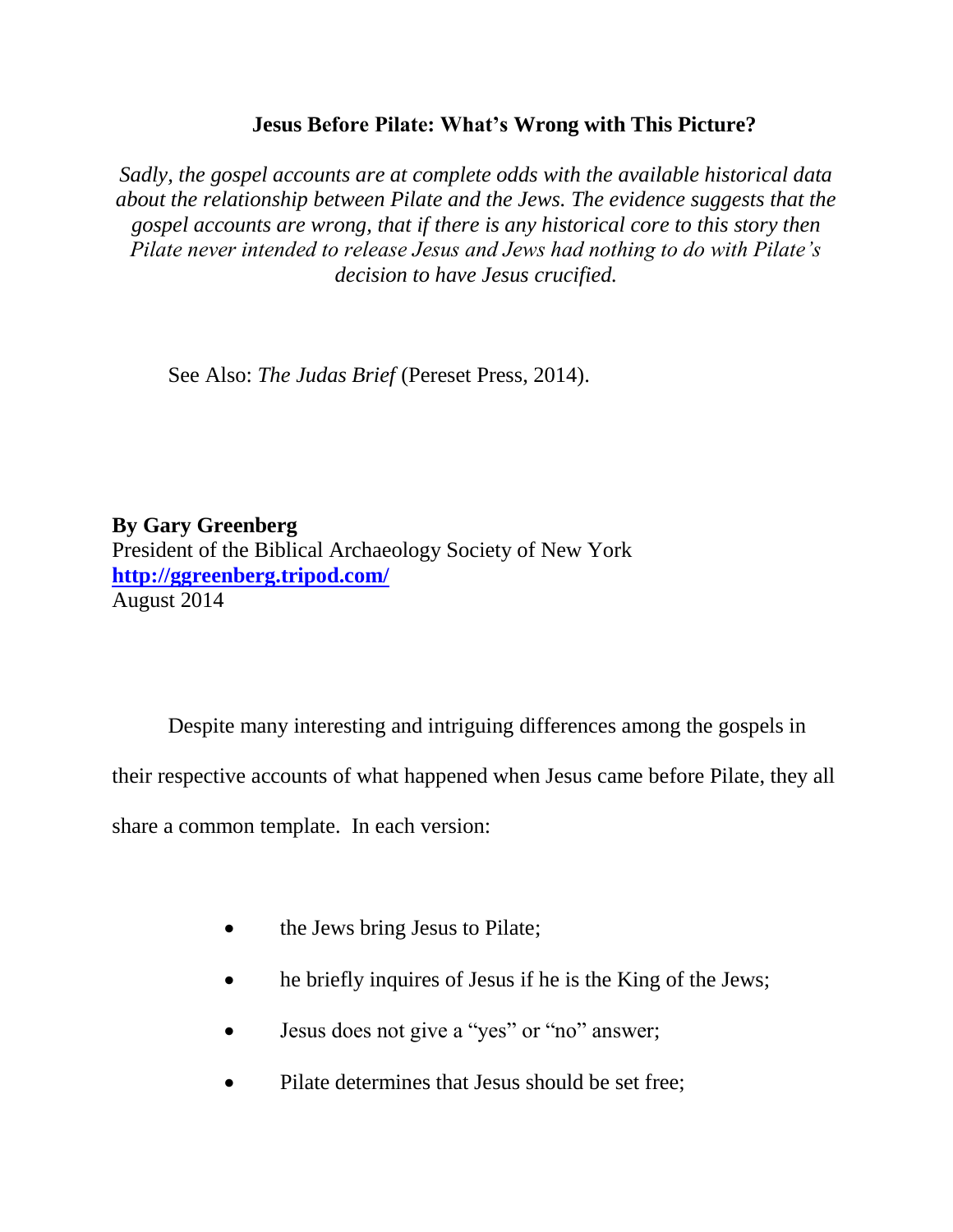- Jews demand that Pilate release Barabbas instead;
- Pilate repeatedly asks the Jews to allow him to let Jesus go;

 the Jews repeatedly deny his request , vehemently shouting that Jesus be crucified;

 unable to convince the Jews that Jesus should be released he succumbs to their demands and orders Jesus executed for claiming to be King of the Jews.

It is probably this scene more than any other which is responsible for almost two thousand years of Christian pogroms, murders, tortures and persecutions of the Jewish people. Sadly, the gospel accounts are at complete odds with the available historical data about the relationship between Pilate and the Jews. The evidence suggests that the gospel accounts are wrong, that if there is any historical core to this story then Pilate never intended to release Jesus and Jews had nothing to do with Pilate's decision to have Jesus crucified.

In the present paper I will look at the most significant extra-biblical evidence regarding the relationship between Pilate, the priesthood, and the Jews; review some of the chief challenges to this evidence; and then examine some narrative anomalies in the gospel accounts. Because a full discussion of the pros and cons would necessitate far more space than I can fit into a brief overview, I will attempt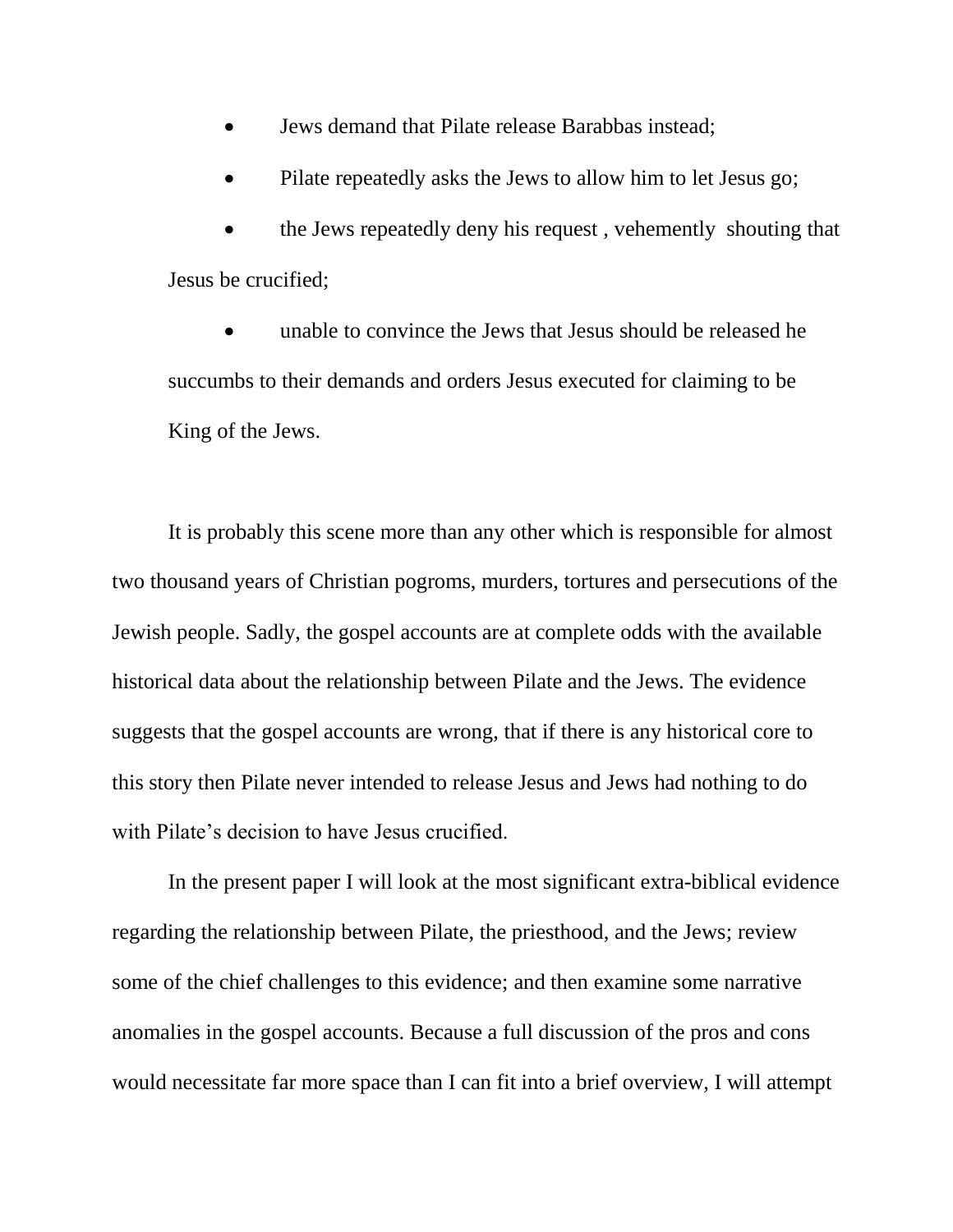to provide at least enough information to make clear what the problems are. For a full and more detailed treatment of the issues and the arguments for and against I refer you to my book-length study "The Judas Brief."

Perhaps the most important piece of evidence that we have, as close to an eyewitness account as history allows, is a letter from King Agrippa (grandson of Herod the Great) to the emperor Gaius (better known as Caligula), which includes the description of an incident that occurred during Pilate's administration. That portion of the letter relating to Pilate is preserved by Philo of Alexandria in a letter he wrote to the emperor Claudius. All the parties involved were adult contemporaries of Pilate. Let me put the events in chronological and political context.

In 36 C.E. Pilate was removed from office on charges that he murdered a Jewish (Samaritan) prophet and his followers and sent to Rome to appear before the emperor Tiberius to answer the charges. (See below.) At about the same time as Pilate headed to Rome, Tiberius died and was replaced by Gaius, who ruled until about 41 C.E. Agrippa was the grandson of Herod the Great and a wealthy dilettante who had been educated as a child with Gaius and the two remained best of friends. Tiberius had actually incarcerated Agrippa over some pro-Gaius remarks Agrippa had made.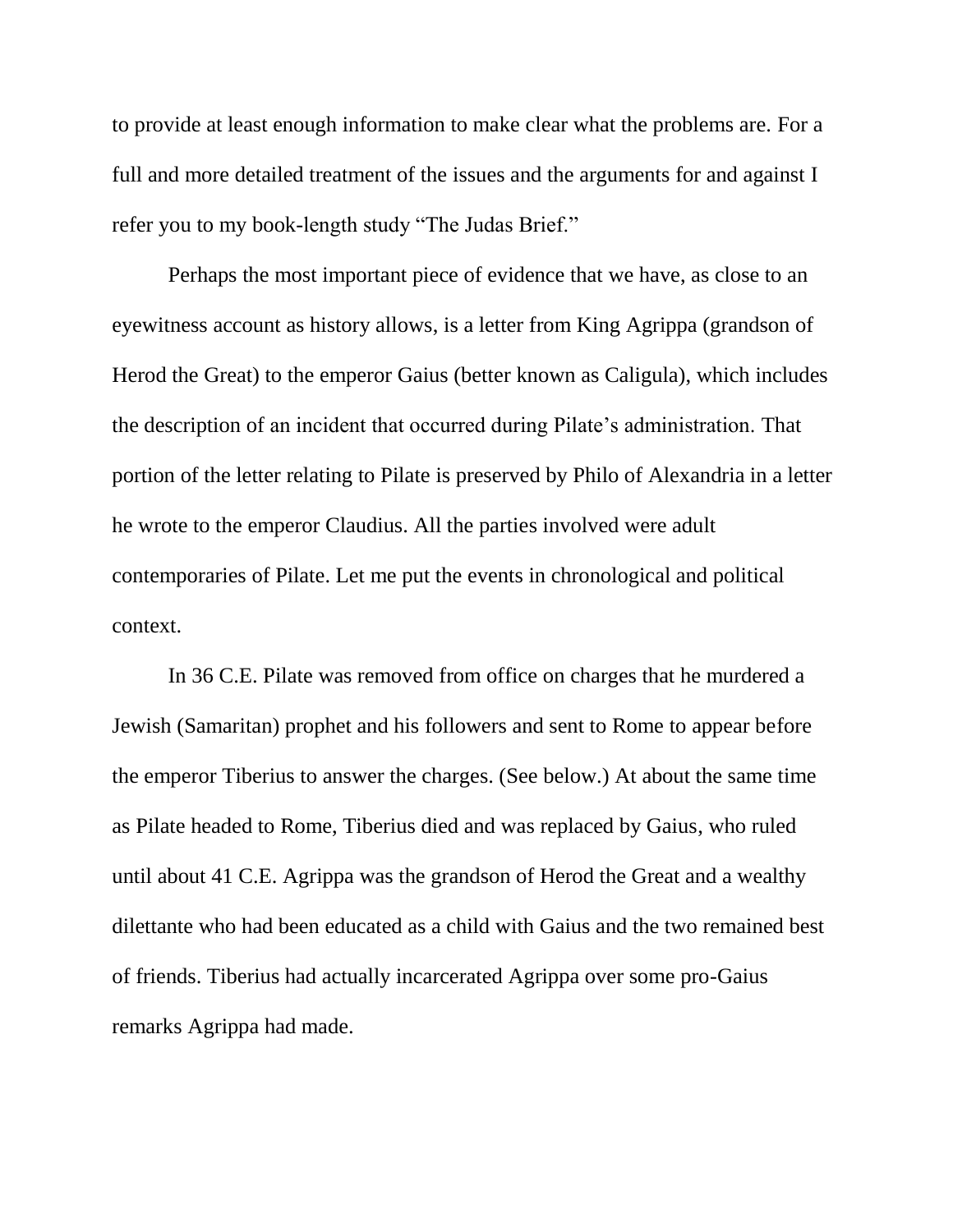When Gaius assumed the throne he freed Agrippa and appointed him king over one of the non-Judean territories that had formed part of the kingdom of Herod the Great. Shortly after Gaius became emperor he decided to place a statue of Jupiter in the Jerusalem temple, to the great shock and dismay of the Jewish people and Agrippa. The latter wrote the letter in question in order to dissuade Gaius from going forward with this plan. Because of Agrippa's deep concern and the close friendship between the two, Gaius eventually relented.

When Gaius died Agrippa became, for all practical purposes, the campaign manager for Claudius and was chiefly responsible for making him emperor in about 41 C.E. In appreciation, Claudius appointed Agrippa king over all of the territory once ruled by Herod the Great and then added some additional lands, making Agrippa the king over what may have been the most extensive Jewish kingdom in history, including those of David and the Maccabees.

Philo of Alexandria, the Jewish philosopher, lived in Egypt but had close ties to the Jewish community in Jerusalem and to the Roman elite. When Gaius became emperor, anti-Jewish attacks became rampant in the city and tolerated by the Roman governor there. Philo led a delegation to see seek relief from Gaius and while in Rome he learned of the emperor's plans for the Jerusalem temple. Agrippa was also there and Philo appears to have been present for much of the give and take between the emperor and the king.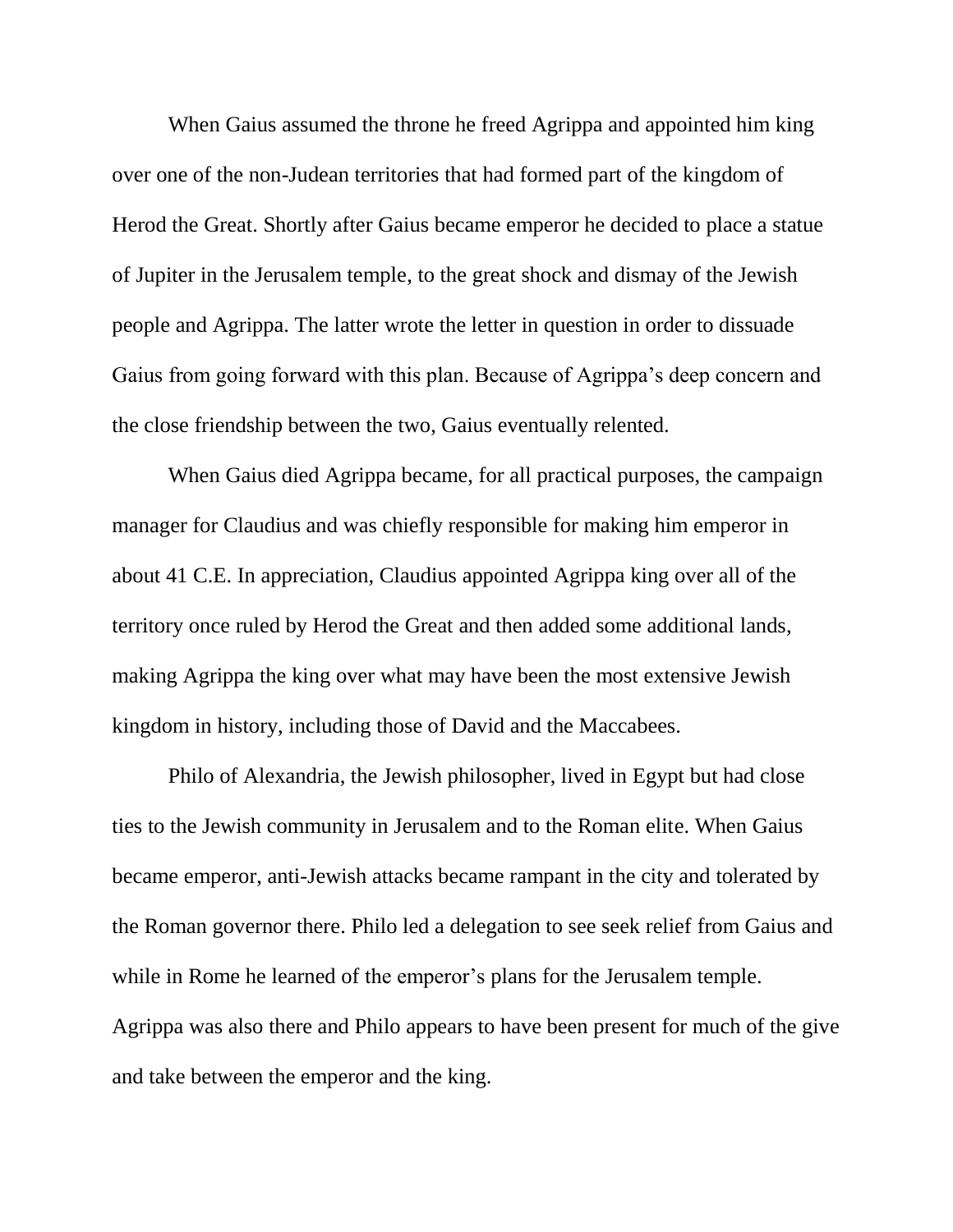Upon the enthronement of Claudius Philo wrote a letter to the new emperor urging him to conduct a more generous policy towards the Jews than his predecessor did. In that letter, commonly known as "On the Embassy to Gaius," Philo reproduces what he claims to be part of the letter sent by Agrippa to Gaius. Agrippa was obviously still alive and in a position if called upon to confirm or deny the validity of Philo's copy. The original would have been in the Roman archives and available to Claudius if he wanted it. Pilate was probably still available to be questioned about the charges should anyone have raised an issue about them.

The incident described in the letter can be called the "Golden Shields" affair. According to the letter, Pilate erected some golden shields on the wall of Herod's Palace in Jerusalem as a dedication to the emperor Tiberius. The content of what was on the shield is not disclosed but it proved offensive to the Jews of the city. They asked the four sons of Herod the Great, "who were in no respect inferior to the kings themselves, in fortune or in rank" as well as some other descendants of Herod and a group of magistrates to intervene on their behalf.<sup>1</sup>

The delegation included the most powerful and influential Jews among the Jewish people, and the Herodians would have had close relationships with the emperor. One of the four sons of Herod would have been Herod Antipas, the ruler

<sup>1</sup> Yonge, C. D. with Philo of Alexandria. (1995). *The works of Philo: complete and unabridged* (p. 784). Peabody, MA: Hendrickson.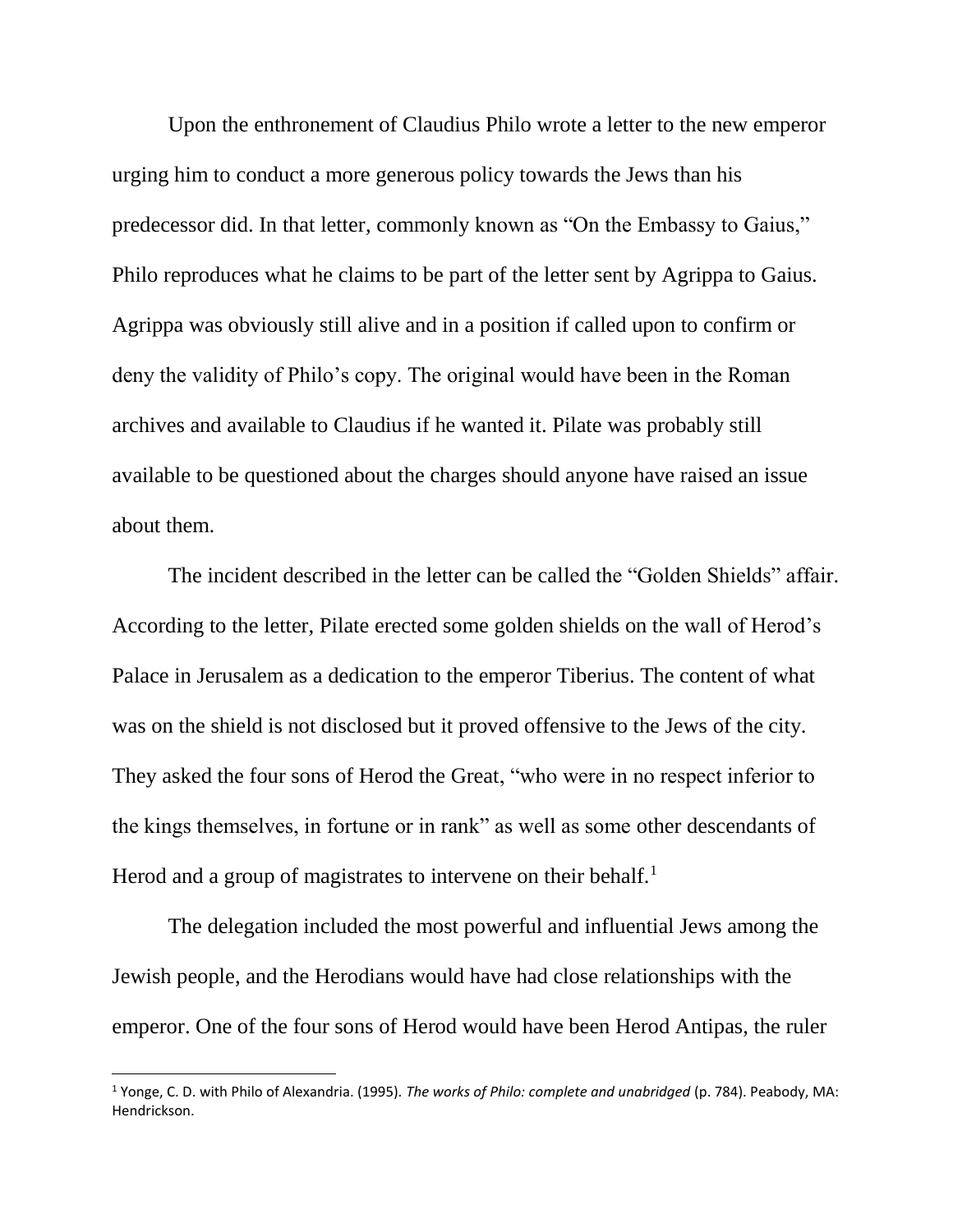of Galilee. It is likely that among the magistrates would have been the High Priest Caiaphas, who by virtue of his title was the head of the civil government and the main Jewish court, the Sanhedrin, before which Jesus may have been brought for trial. $^2$ 

Quoting from Agrippa, Philo says that Pilate continuously refused to change his decision because "he was a man of a very inflexible disposition, and very merciless as well as very obstinate."<sup>3</sup> Desperate, the people cried out,

> Do not cause a sedition; do not make war upon us; do not destroy the peace which exists. The honour of the emperor is not identical with dishonour to the ancient laws; let it not be to you a pretence for heaping insult on our nation. Tiberius is not desirous that any of our laws or customs shall be destroyed. And if you yourself say that he is, show us either some command from him, or some letter, or something of the kind that we, who have been sent to you as ambassadors, may cease to trouble you, and may address our supplications to your master.<sup>4</sup>

The Jewish response, wrapped in polite and gracious diplomatic language, dropped a bombshell on Pilate. Unless he could legally justify his actions through a

 $^2$  John's gospel dissents from the other gospels in that it does not have Jesus appear before the Sanhedrin.

<sup>3</sup> Yonge, C. D. with Philo of Alexandria. (1995). *The works of Philo: complete and unabridged* (p. 784). Peabody, MA: Hendrickson.

<sup>4</sup> Yonge, C. D. with Philo of Alexandria. (1995). *The works of Philo: complete and unabridged* (p. 784). Peabody, MA: Hendrickson.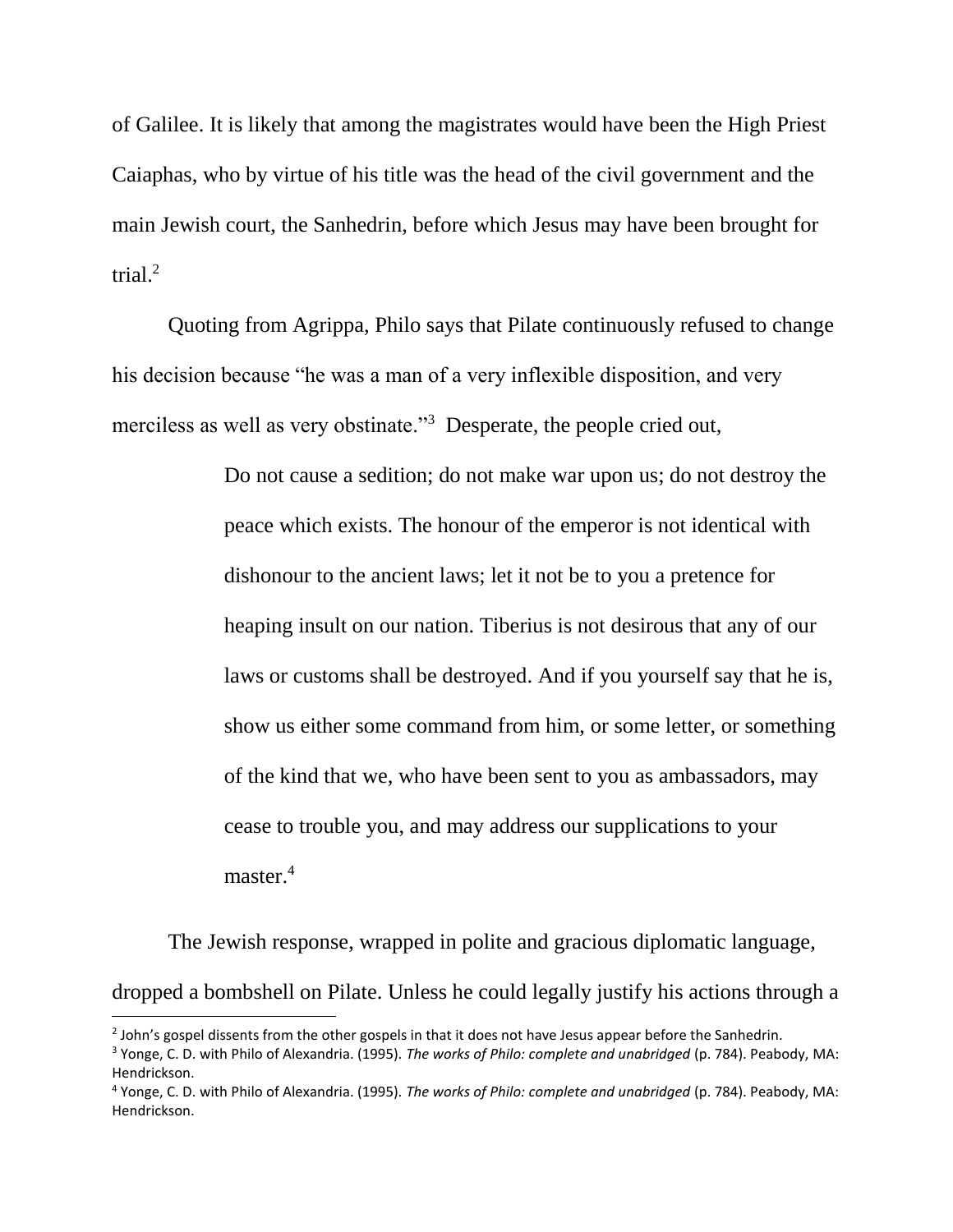directive from Rome, they would take their complaint directly to the emperor, who would almost certainly endorse the Jewish appeal. A threat such as this from royal intimates of the emperor should shake up any governor under normal circumstances and Pilate had additional concerns.

> But this last sentence exasperated him in the greatest possible degree, as he feared least they might in reality go on an embassy to the emperor, and might impeach him with respect to other particulars of his government, in respect of his corruption, and his acts of insolence, and his rapine, and his habit of insulting people, and his cruelty, *and his continual murders of people untried and uncondemned, and his never ending, and gratuitous, and most grievous inhumanity* (emphasis added). 5

This passage makes clear what Pilate's image was like among the Jewish people at a time virtually contemporaneous with his rule. He must have had a cruel reputation to extend the description to such horrific lengths. Still, though Pilate was "acquainted with the firmness of Tiberius on these points,"<sup>6</sup> he refused to back off any of his decisions and give in to pressure from even the highest and most powerful Jewish leaders in the entire Roman realm. The delegation appealed

 $\overline{a}$ 

<sup>5</sup> Yonge, C. D. with Philo of Alexandria. (1995). *The works of Philo: complete and unabridged* (p. 784). Peabody, MA: Hendrickson.

<sup>6</sup> Yonge, C. D. with Philo of Alexandria. (1995). *The works of Philo: complete and unabridged* (p. 784). Peabody, MA: Hendrickson.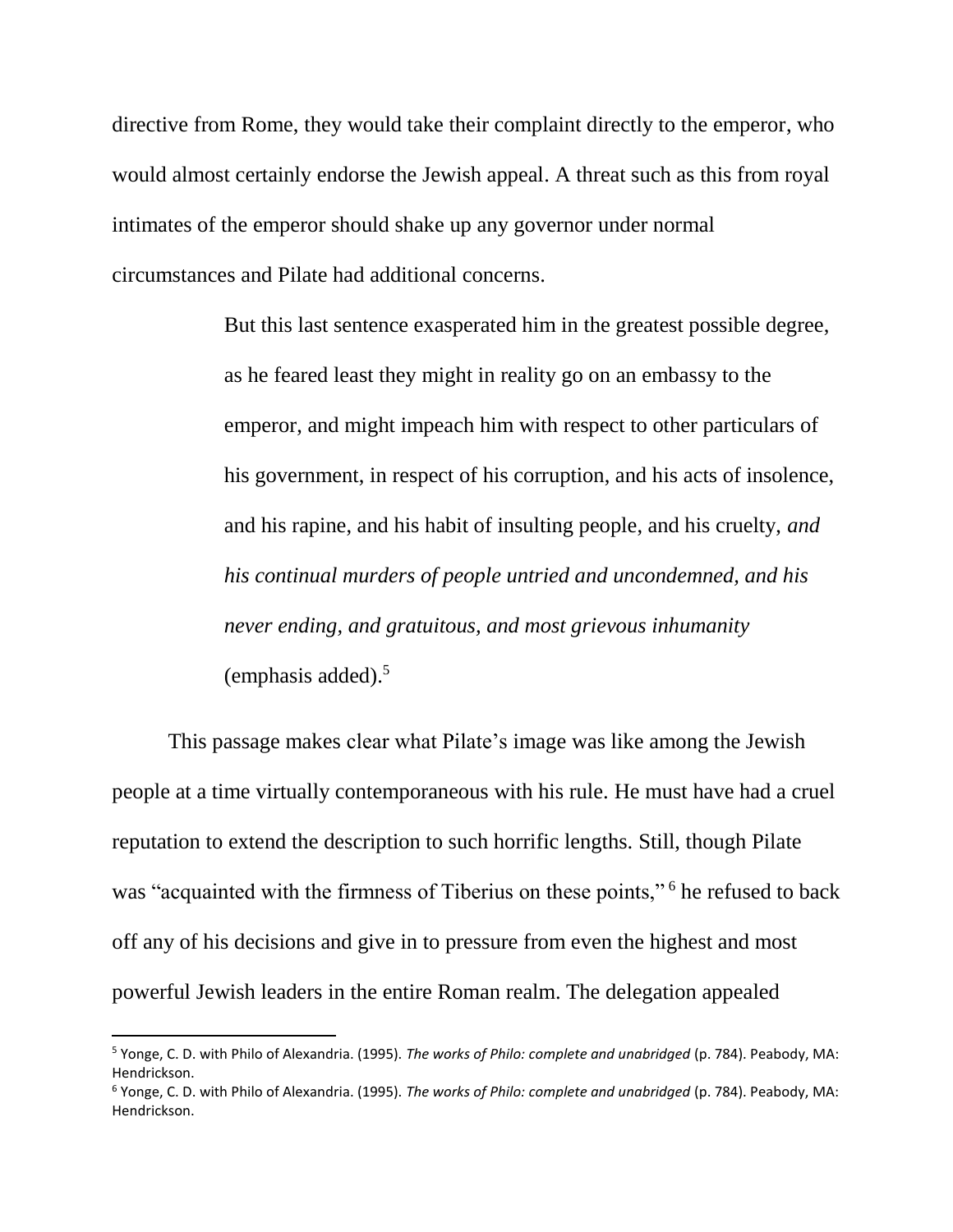directly to Tiberius and the emperor wrote back, "commanding him [Pilate] immediately to take down the shields and to convey them away from the metropolis of Judaea to Caesarea."<sup>7</sup> It is very likely that this incident stands behind Luke's claim that Pilate and Herod Antipas were enemies prior to the arrest of  $Jesus.<sup>8</sup>$ 

It should be emphasized here that the purpose of alluding to this incident in Agrippa's letter was not to attack Pilate but to contrast how the emperor Tiberius acted towards a relatively minor offense against Jewish law as compared to the far greater offense that his successor, Gaius, had proposed. Agrippa was concerned solely with stopping the statue form being erected in the Temple, and Philo was concerned with influencing Claudius by contrasting the offensive behavior of Gaius with the benign attitudes of Tiberius.

In addition to Agrippa's letter, we have substantial evidence from the Jewish historian Josephus who wrote two books that covered in part Pilate's era in Jerusalem, *Jewish Antiquities* and *The Jewish War*. Josephus was born at about the time that Pilate was removed from office. Josephus was a member of a prominent family from the priesthood, well-educated, and by the age of thirty served as a general in the Jewish war against Rome. As such, he grew up in an environment where the deeds of Pilate were fresh in the minds of several generations of Jews

<sup>7</sup> Yonge, C. D. with Philo of Alexandria. (1995). *The works of Philo: complete and unabridged* (p. 784). Peabody, MA: Hendrickson.

<sup>8</sup> Luke 23:12.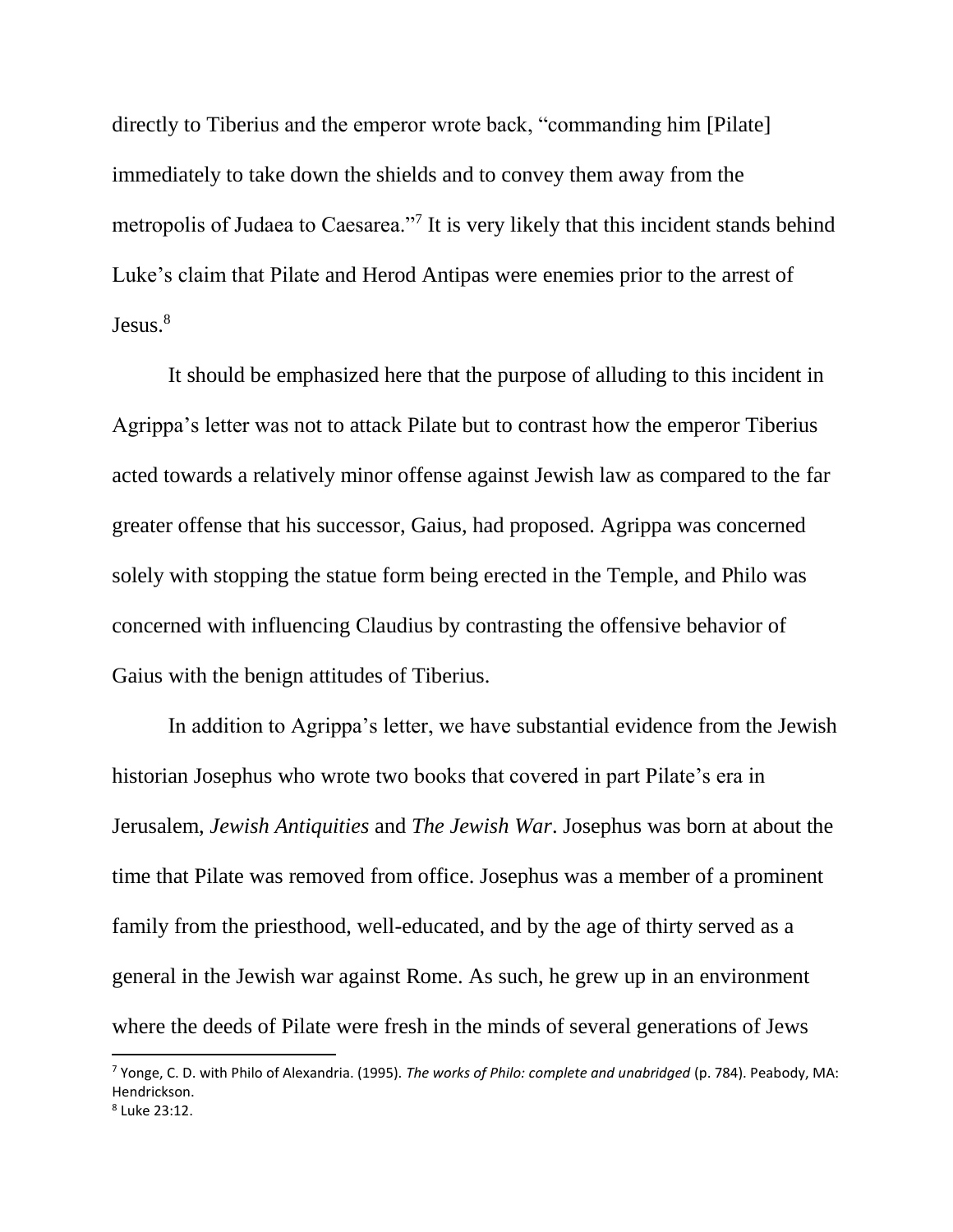who lived through Pilate's administration and were still alive to provide witness. This scholarly Jew would have been very familiar with what leading Jews thought of the Roman governor.

Josephus reports on three specific incidents that are relevant to our discussion. There is a fourth incident in which the trial of Jesus before Pilate is mentioned, known as the *Testimonium Flavianum*, but it is widely considered either a partial or complete Christian forgery so I won't go into it here. Arguments about its validity are complex and lengthy and I discuss much of the material in issue in my "The Judas Brief."

The first incident is the matter of the "Military Standards." Josephus has two versions of the story, one in *War* 2.9, 2-3 and the other in *Antiquities* 18.3.1, 55-59. Under cover of night Pilate ordered Roman Soldiers to go into Jerusalem carrying military standards that had an image of Caesar on them. This was a substantial violation of Jewish law against iconic images and something that no Roman had ever done before.<sup>9</sup> That Pilate ordered it done at night shows that he knew it was objectionable. In *Antiquities* Joseph says that Pilate wanted to "abolish the Jewish laws."<sup>10</sup>

When the citizens learned what he had done "multitudes" of Jews went to Pilate's headquarters in Caesarea to petition for the withdrawal of the standards. At

<sup>9</sup> *Antiquities,* 18.3.1, 56.

<sup>10</sup> *Antiquities*, 18.3.1, 55.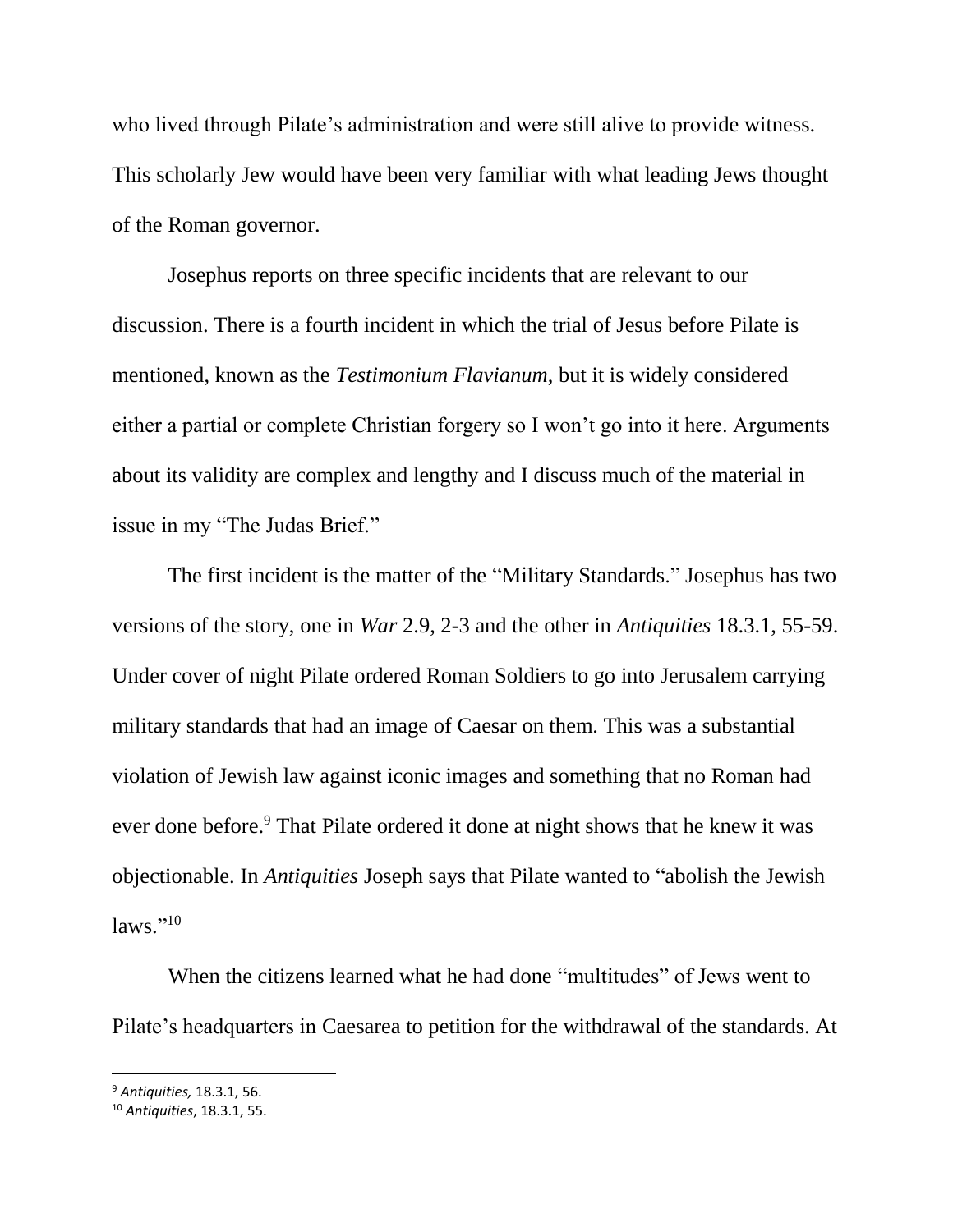the first request Pilate refused. In *War* Josephus says that upon that ruling the Jews fell to the ground and lay prostrate for five days.<sup>11</sup> On the sixth day Pilate sent word that he would render a decision. At first he had the soldiers hidden out of sight.<sup>12</sup> When the Jews refused to leave, Pilate gave a sign and the soldiers emerged and surrounded the Jews, their weapons at the ready. He then announced that the Jews "should be cut in pieces, unless they would admit of Caesar's images."<sup>13</sup>

Upon hearing this Jews fell to the ground and exposed their necks, declaring that they would rather die than see their laws violated.<sup>14</sup> Although Josephus says that Pilate was impressed with this display of piety and ordered the standards removed, Pilate was obviously caught in a public relations nightmare of his own making.

He knew the Jews were in the right and they engaged in no unlawful conduct. They even agreed to submit to Pilate's decree, except that Pilate thought that they would accept his invitation to disperse and they chose the other option, to allow Pilate to execute a large number of law-abiding Jews from the country's elite. Even Pilate realized that this would be political suicide and that he would be blamed for creating a political crisis, especially given that he was in the wrong. In

 $\overline{a}$ 

<sup>11</sup> *War,* 2.9,2, 171.

<sup>12</sup> *Antiquities,* 18.3.1, 57.

<sup>13</sup> *War,* 2.9.3, 173.

<sup>14</sup> *War,* 2.9.3, 174.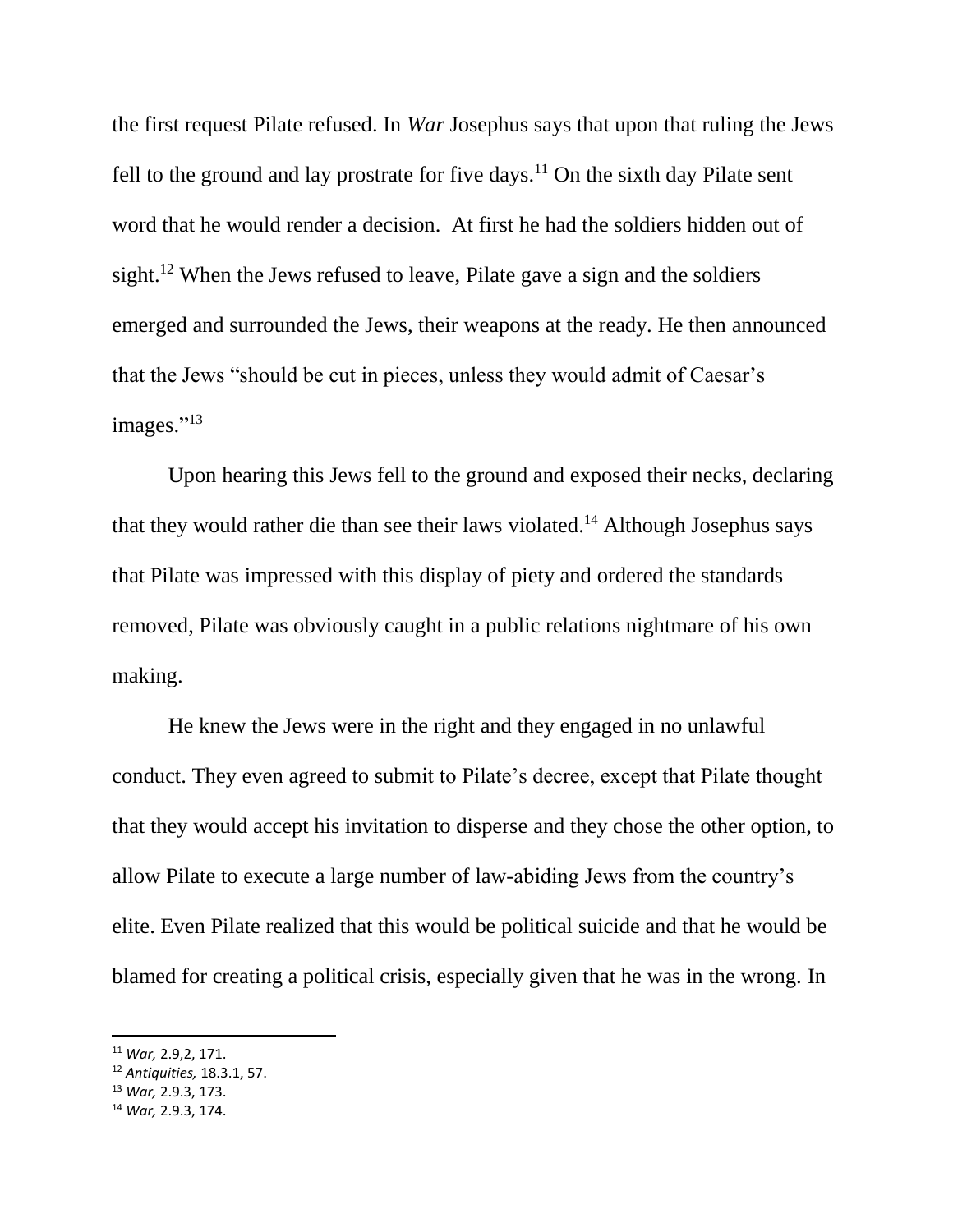this incident we see how Pilate proposed the direct threat of mass slaughter to bully his opponents into submission.

In another incident reported by Josephus, known as the "Aqueduct Affair," we see an expansion of this tactic. Again, Josephus has two versions of the story, one in *War* 2.9.4 and the other in *Antiquities* 18.3.2*.* The Romans, using money provided from the Temple treasury, were building an aqueduct. For some reason not clearly expressed there was opposition to this project. Pilate, on his way to Jerusalem, learned that there might be some protests. So, he ordered several soldiers to disguise themselves as civilians, keeping weapons under their clothing and carrying cudgels.<sup>15</sup> If anyone in the assembled crowd were to start heckling him, upon a signal, the soldiers were to savagely beat the fellow, making it look like local Jews were upset with the criticism. Although this was a tactic designed to ferret out critics and suppress dissent, it got out of hand. The Roman soldiers, upon getting the word, went on a wilding, bludgeoning many Jews to death. Many more died when they were trampled by frightened panicked crowds fleeing the scene.

The third incident in Josephus's triptych describes the death of a Samaritan prophet and Pilate's removal from office. It appears in *Antquities* 18.4.1-2. Samaria was an independent Jewish nation that rejected the Jerusalem-centered Temple tradition. They had their own versions of the Books of Moses that justified Samaria

<sup>15</sup> *War,* 2.9.4, 176.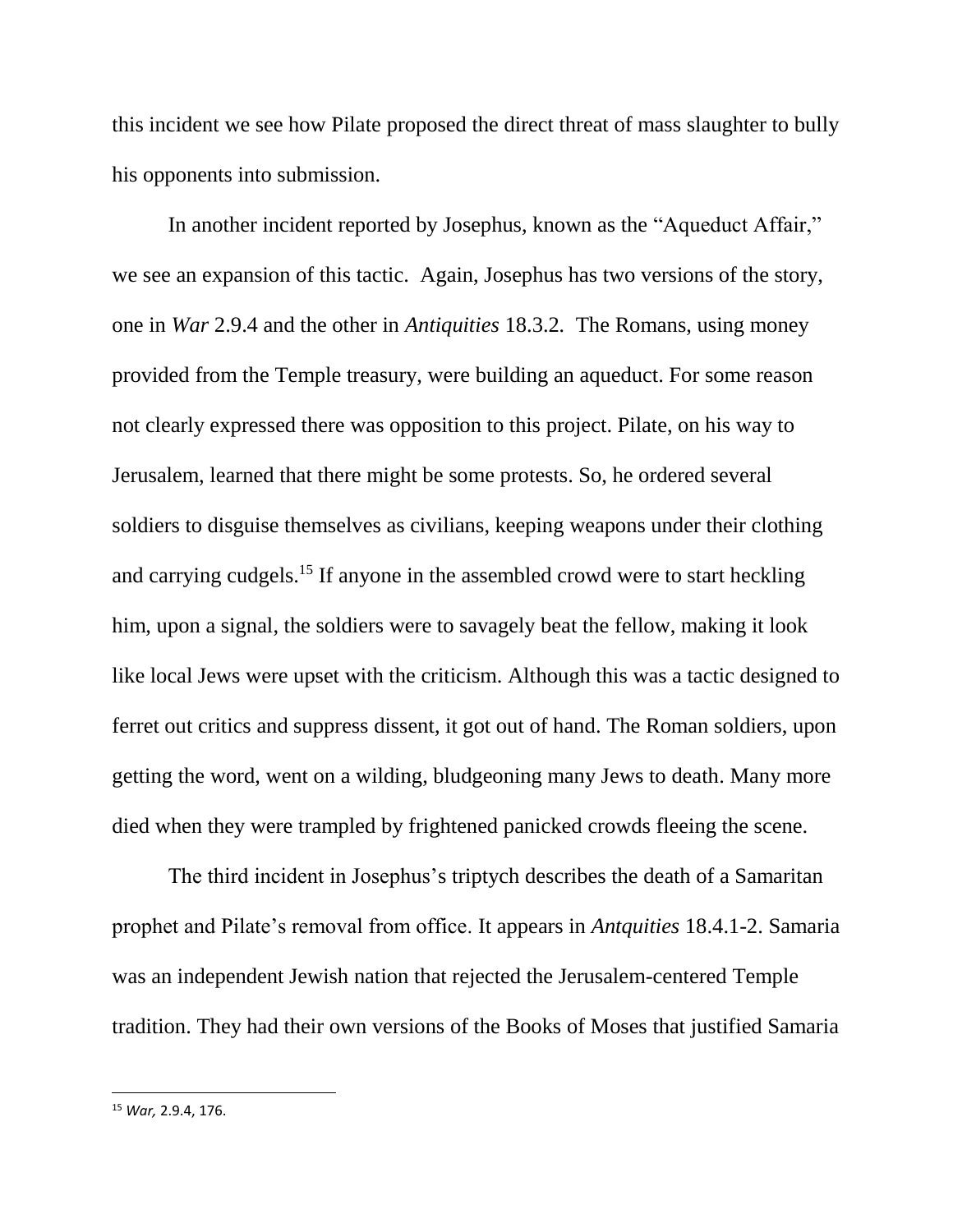as the center of Israelite polity. Samaria lay between Judea and Galilee and was apparently part of Pilate's administrative domain.

According to Josephus's account, a revered Samaritan prophet said that he would go up Mount Gerizzim, the holy mountain of the Samaritans, and dig up sacred vessels placed there by Moses. Large crowds gathered in preparation for the trip up the mountain and many were armed. Pilate sent a military force in to slaughter the gathered Samaritans and ordered the troops to hunt down and kill any who escaped. The prophet appears to have been among the dead although Josephus doesn't specifically say he was killed.

The Samaritan legislature petitioned the governor of Syria, who had oversight authority over Pilate, and accused him of murder. They argued that they were not armed for revolution but for self-defense as Pilate had previously initiated violence against them. Their defense apparently carried some weight and the Syrian governor removed Pilate from office and "ordered Pilate to go to Rome to answer before the emperor to the accusation of the Jews."<sup>16</sup> Upon Pilate's removal the Syrian governor went to Jerusalem and the people greeted him as a great hero.<sup>17</sup> As a partial atonement for Pilate's brutal reign, he eliminated some of the

<sup>16</sup> *Antiquities*, 18.4.2, 89.

<sup>17</sup> *Antiquities*, 18.4.3, 90..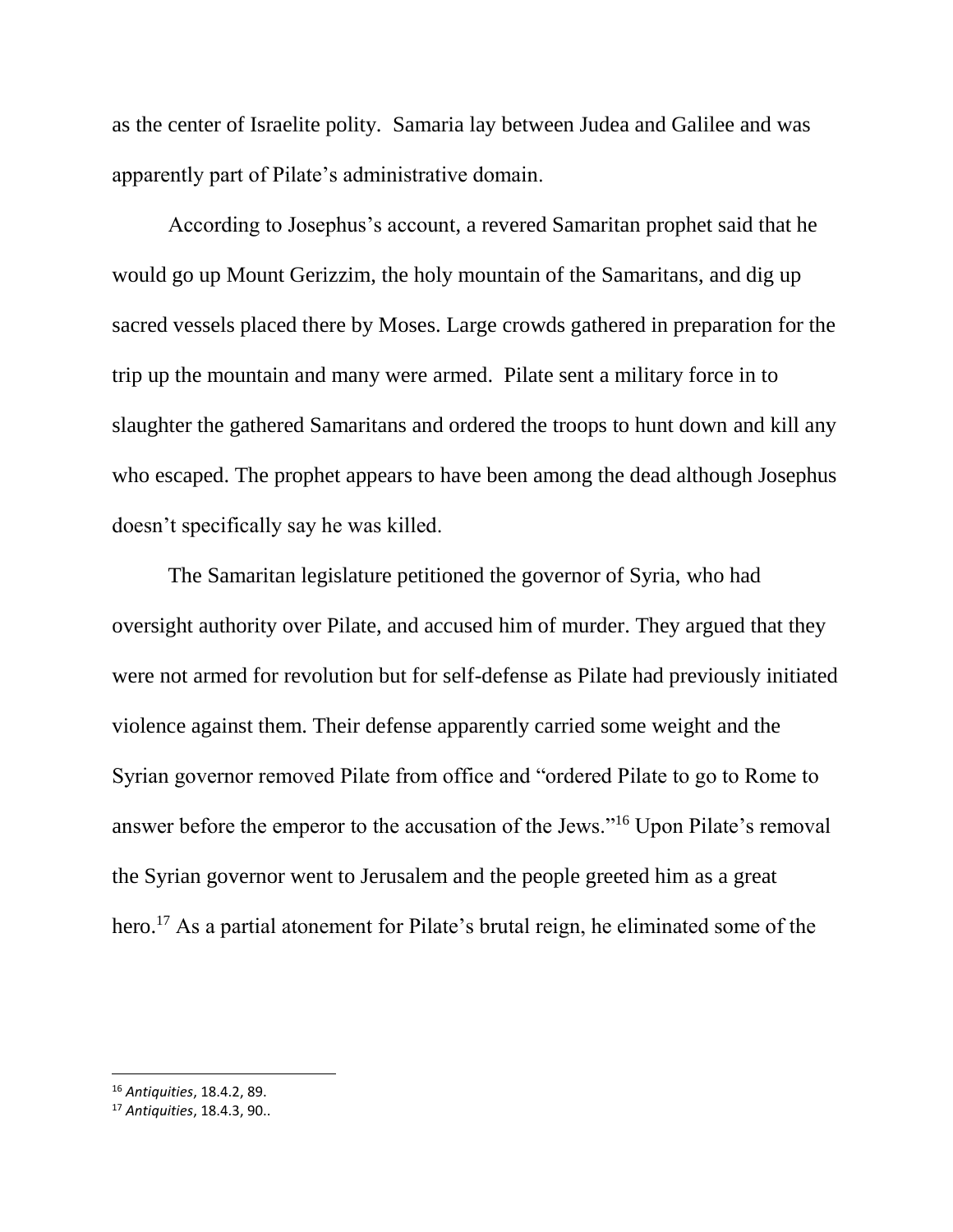crushing taxes the governor had imposed.<sup>18</sup> That Pilate disappears from the public record suggests that he didn't fare very well at his inquiry.

Luke adds one additional incident that is not clearly explained. "At that very time there were some present who told him [i.e., Jesus] about the Galileans whose blood Pilate had mingled with their sacrifices."<sup>19</sup> This certainly sounds like a monstrous act on Pilate's part, a great offense to Jews that seems to have remained in the popular memory. But unfortunately, we have no further details about what happened and why.

The evidence above clearly depicts a Pilate who is obstinate and violent and who doesn't care what Jews think of him or what they want. If he gives an order he backs it forcefully, even if the opposing parties disagree for good reasons. He was a man who, among the many accusations against him, had no qualms about executing people without trials or evidence. He was ultimately removed from office for slaughtering a beloved Jewish prophet and his followers. This looks nothing like the Pilate of the gospels. Not even Herodian monarchs, let alone a Jewish High priest, could convince Pilate to back off a decision once it has been made.

While I have discussed issues directly related to Pilate, there are some other historical matters that have direct bearing on his authority. First, the High Priest

<sup>18</sup> *Antiquities*, 18.4.3, 90..

<sup>19</sup> Luke 13:1.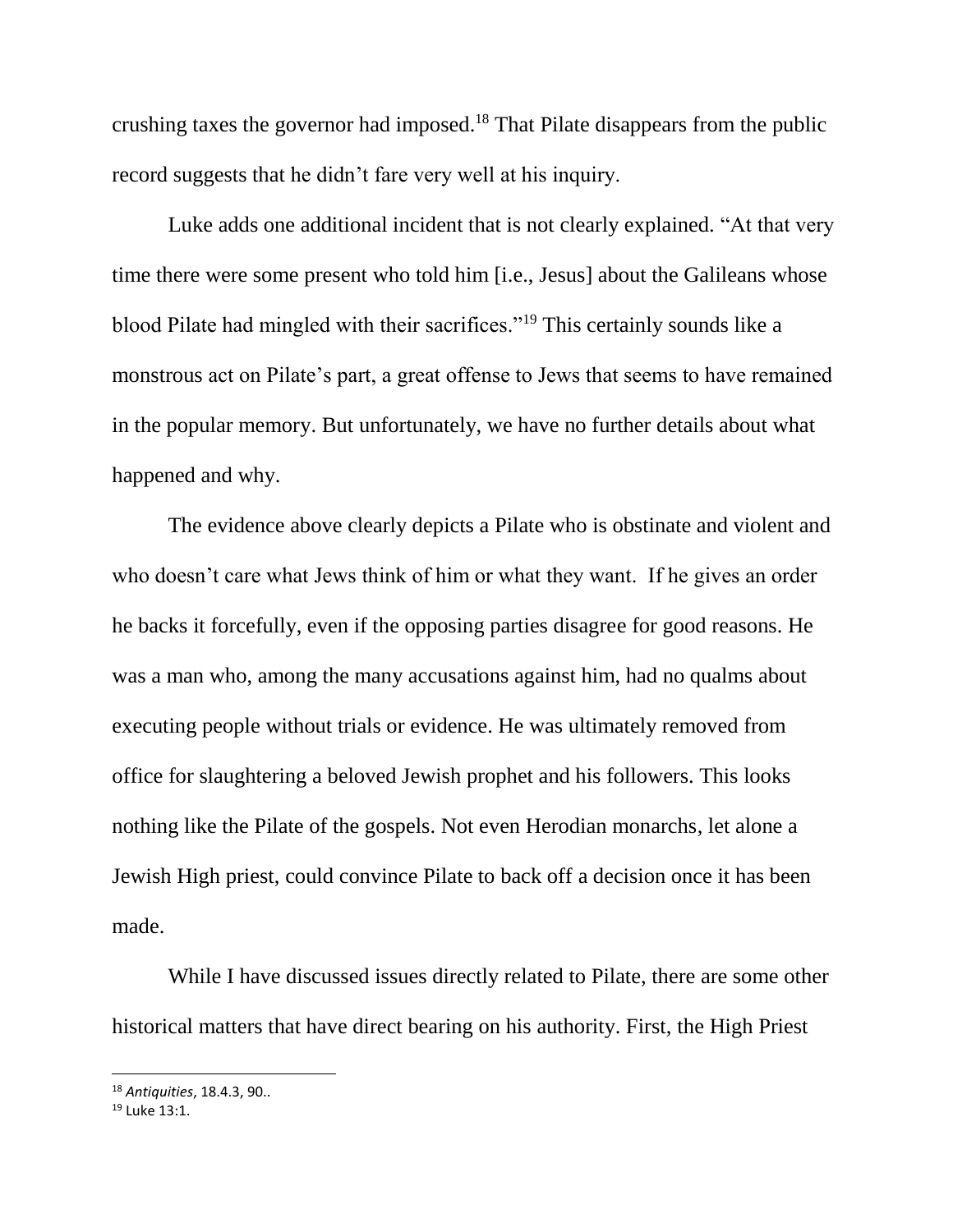was appointed by the Roman governor, who could remove him at will. Second, the governor kept possession of the High Priest's sacred vestments that needed to be worn for special ceremonial occasions and could withhold them from the High Priest if he was unhappy with the man's loyalty. In fact, one of the first things the Syrian governor did after removing Pilate from office was to return the vestments back into the hands of the priests.<sup>20</sup> Third, the High Priest and his political faction were members of the Sadducee class and had little support or influence among the general population. They had very little popular or political leverage.

Caiaphas served as High Priest throughout Pilate's entire ten-year reign. He was appointed to the position eight years earlier by the previous governor, Gratus. Raymond Brown has observed that Pilate was the only Governor who didn't remove a High Priest from office whereas Gratus removed four High Priests in rapid succession prior to appointing Caiaphas and this, he suggests, shows that there was a stable government under Pilate, which in turn, he further suggests, indicated reasonably good relations with the Jewish people.<sup>21</sup> Actually, it only shows a stable relationship between Pilate and the High Priest without defining what that relationship was.

That Caiaphas managed to please Gratus for eight years, after the governor disposed of four High Priests in very short order, suggests obsequious pandering to

<sup>20</sup> *Antiquities*, 18.4.3, 90..

<sup>21</sup> Brown, R. E., *Death of the Messiah*, 1994, New York; London: Yale University Press, 410.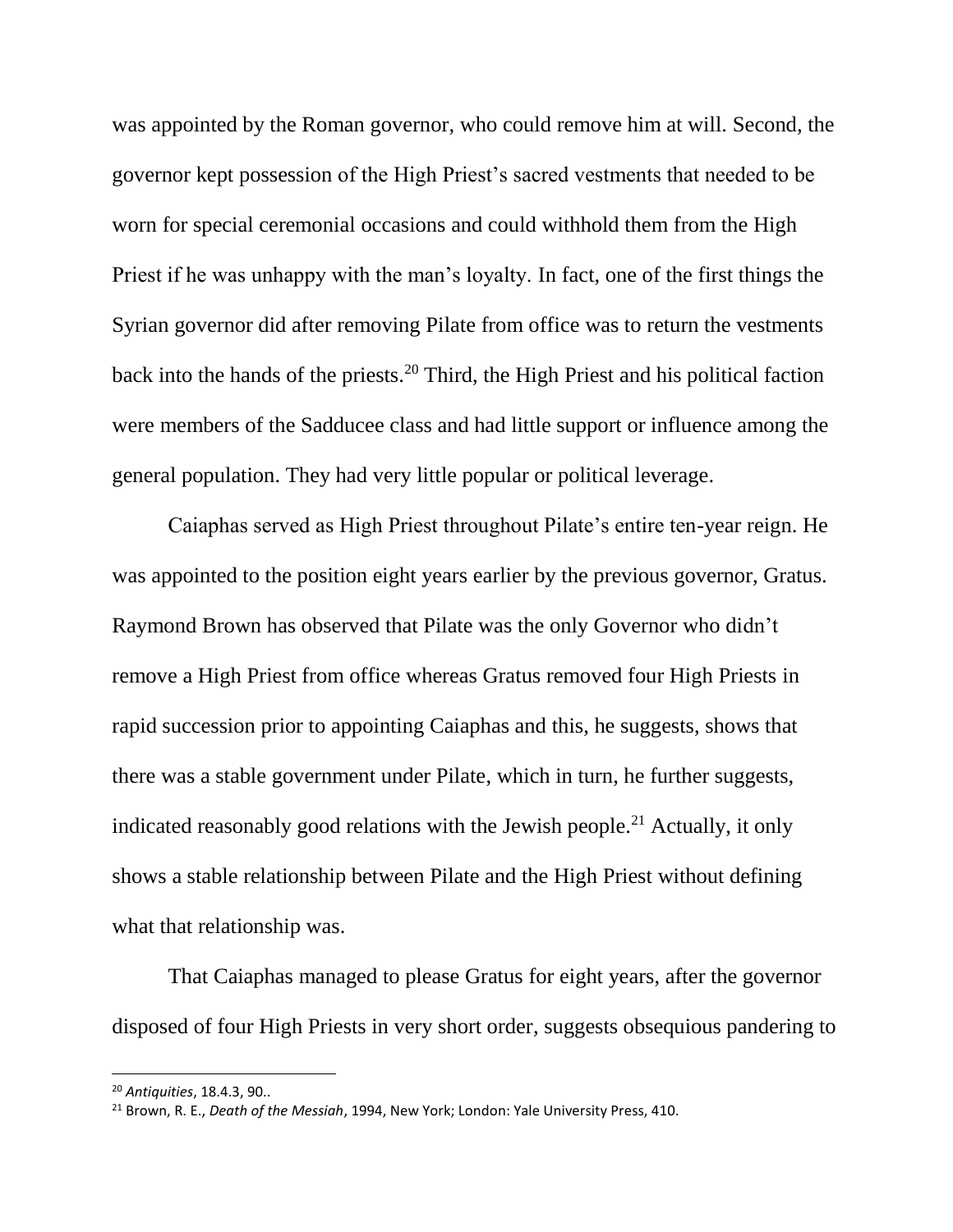an extraordinary degree. That Caiaphas maintained his position under a volatile and obstinate governor such as Pilate confirms such a conclusion. Caiaphas was a man who apparently did nothing that would give any governor cause to suspect his loyalty or to remove him from office. It is telling that when the Syrian governor removed Pilate he also removed Caiaphas, suggesting a clean sweep of two highly unpopular figures within the Jewish community, Pilate and his puppet.<sup>22</sup>

Caiaphas was a member of the Sadducee class, a movement of little popularity that represented mostly upper class interests. Although the gospels all omit this fact, presumably to heap blame on the Pharisees, Luke lets it slip in his follow-up, Acts.<sup>23</sup> The Sadducee class was so unpopular that, even given their control over the priesthood and the civil government, they were considered so severe as judges that they had to yield in their rulings to the more compassionate Pharisees, champions of the poor. Josephus observed that in their judicial capacity the Sadducees had to "addict themselves to the notions of the Pharisees, because the multitude would not otherwise bear them."<sup>24</sup>

Faced with a large array of data points that, *if accepted*, undercut the historical credibility of the Pilate episode, a number of responsible scholars have attempted to offer additional historical evidence that would lend credibility to the gospel accounts. The most serious and effective argument relies on a quotation

<sup>22</sup> *Antiquities*, 18.4.3, 90..

<sup>23</sup> Acts 4:1, 4:6, 5:17.

<sup>24</sup> *Antiquities*, 18.1.4, 17.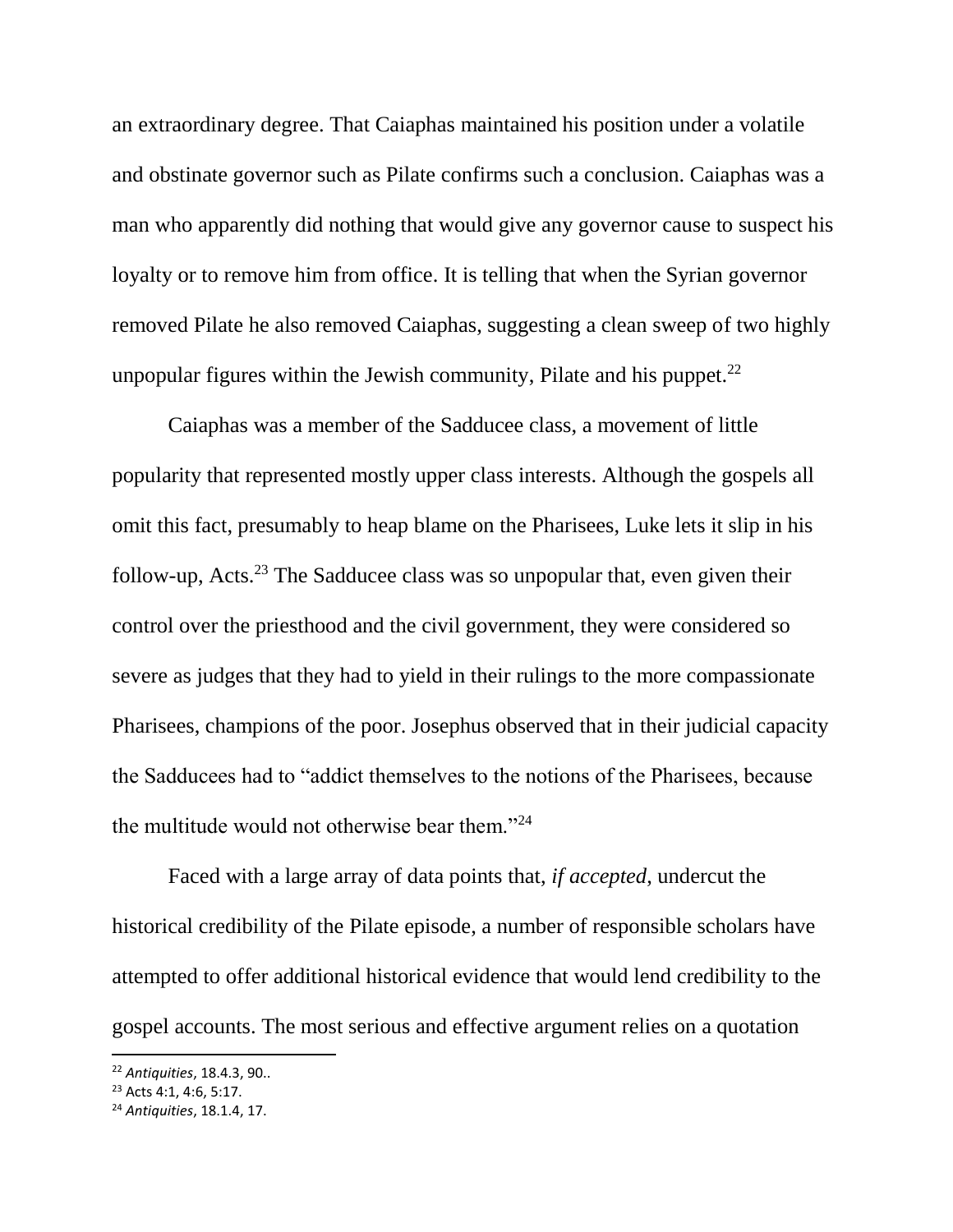from the Roman historian Tacitus. At *Annals 4.6* he writes about Tiberius, the emperor at the time of Pilate's administration,

> [H]e was also careful not to distress the provinces by new burdens, and to see that in bearing the old they were safe from any rapacity or oppression on the part of the governors. Corporal punishments and confiscations of property were unknown."

This citation has been deeply woven into the fabric of the historical counterattack by gospel scholars. Critics of the Agrippa letter point out that Pilate served for ten years. If he were the horrible person described in that correspondence he would been in violation of Tiberius's decrees and removed from office. That he remained in office suggests that there was no cruel behavior towards the population. Either Agrippa's letter was a deliberately misleading attempt to ingratiate himself with Gaius for personal advantage or Philo's copy of the letter must have been a reworked biased account to enhance whatever argument he was trying to make.

On the surface this is a strong argument but under examination it is easily refuted. I'll put aside the issues of undocumented motives and invented alterations and simply place Tacitus's statement in context. The setup comes in *Annals 4.1*. Tacitus says that in the ninth year of Tiberius's reign, which falls in 23 C.E, "fortune turned disruptive" and "the emperor himself became tyrannical—*or gave*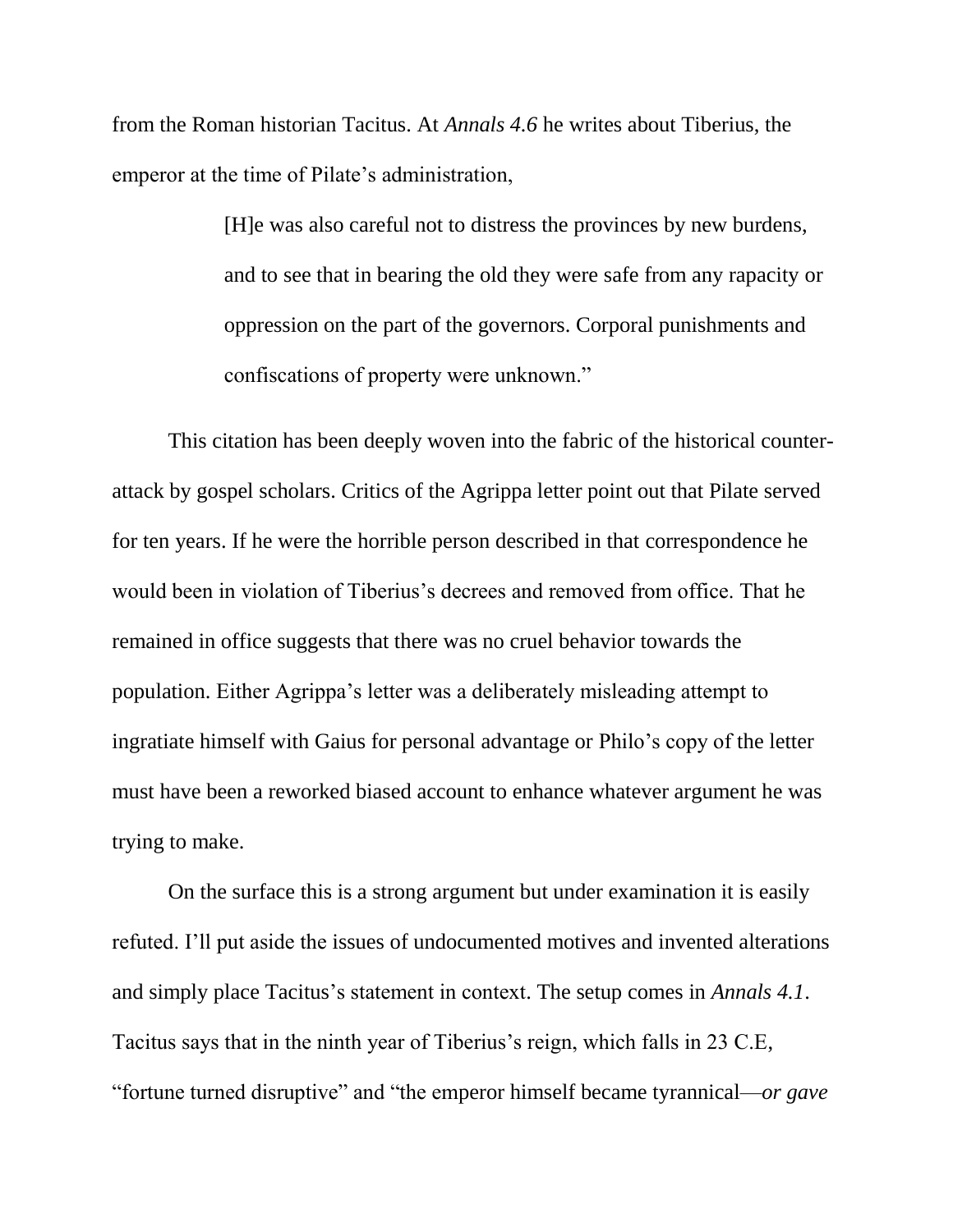*tyrannical men power* (emphasis added)." Tacitus was citing the benevolent behavior described above as an example of the sort of good things Tiberius had done *prior* to his political transformation. And in *Annals 4.7*, immediately after telling us about the good things Tiberius used to do, he says, "that year [23 C.E.] brought with it the beginning of a change for the worse in Tiberius's policy."

To be clear then, Tiberius's good policies ended in 23 C.E. and he began to appoint *tyrannical men* to power. Pilate received his appointment from Tiberius in 26 C.E. Far from contradicting Agrippa's brutal description of Pilate, Tacitus provides indirect (but not specific) corroboration of the horrific charges against the Roman governor. One gets the impression (perhaps mistaken) that many years ago some biblical scholar ripped this Tacitus quote out of context and scholars continued to use it without ever bothering to read what Tacitus actually wrote.

Corroborating Tacitus's account is his contemporary, the Roman historian Suetonius, who wrote that after Tiberius retired to Capri [in the year 26 C.E.] he never removed any prefect [technically Pilate was a prefect] or provincial governor.<sup>25</sup> This was not meant as a compliment.

A second interesting argument that has been made is that the reprimand of Pilate by Tiberius during the Golden Shields affair chastened Pilate and made him far more amenable to Jewish concerns. There are some problems with this defense.

<sup>25</sup> Suetonius, *Tiberius*, 41.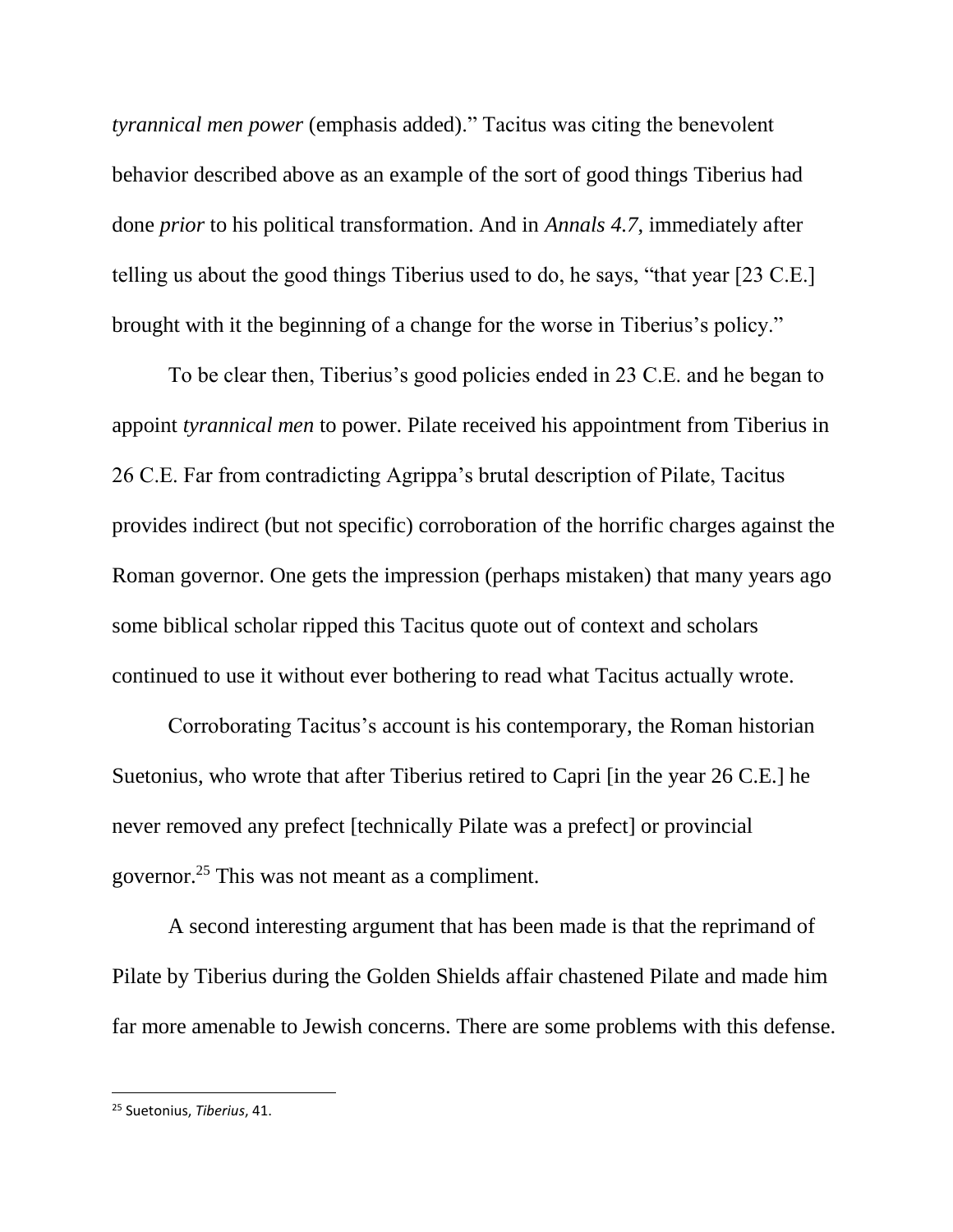First, we don't know when in the course of Pilate's reign the Golden Shields affair took place. Pilate became governor in 26 C.E. Most scholars would place the date of Jesus' death between 30 and 33 C.E. Pilate remained in office until 36 C.E. Therefore we don't know whether the Golden Shields affair happened before the death of Jesus or after. Agrippa's letter indicates that enough time had elapsed into Pilate's administration such that he had already acquired a substantial record of abuses and executions. This suggests that at least some number of years into Pilate's governorship had already passed. Jesus could have been one of those persons executed without trial.

Second, even if the Golden Shields affair happened before Jesus was arrested, there is no evidence of any softening of Pilate's attitude towards the Jews. So such a change in attitude is purely speculative. On the other hand, we have significant evidence that Pilate remained a brutal homicidal antagonist to the Jews down to his final days as governor.

As noted above, the cause of Pilate's removal from office was the accusation of murdering a Samaritan prophet and his followers as well as conducting an ongoing military effort to attack the Samaritan prophet and his followers. The Samaritans were orthodox Jews who vehemently disagreed with the Jerusalemcentered tradition of the Judean Jews. Whether historically correct or not, the Samaritans claimed to be the descendants of the northern kingdom of Israel that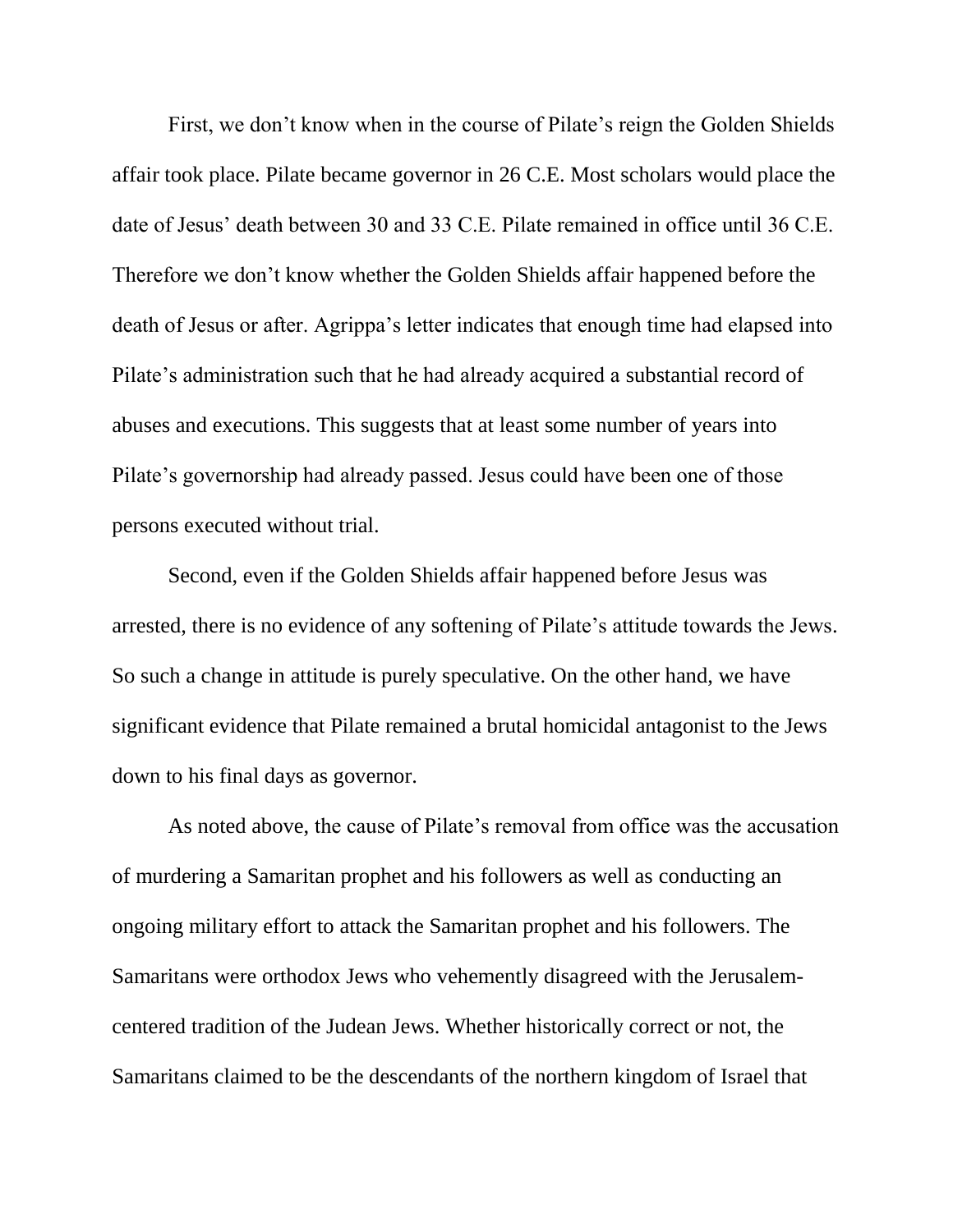split off from the Davidic kingdom of Judah. They followed the Five Books of Moses but had a different version than the Jerusalem community. In their traditions Mount Gerizzim in Samaria, not Mount Sinai, was where Moses handed down the law.

Pilate's vicious assault on the Samaritan Jews suggests anything but a softening of his obstinate manner. It would seem to be a knockout blow to any attempt to establish a benign Pilate submitting to Jewish arm-twisting. So efforts are made to simply dismiss the incident by saying Pilate's actions against the prophet weren't such a bad thing and that we are giving it too much weight. The highly respected Raymond Brown writes that Pilate's order to wipe out the Prophet and his followers and to hunt down and kill any escapees, "does not seem reckless and one wonders of [sic] Vitellius's promptness in removing him was disinterested responsibility."<sup>26</sup>

In other words, Vitellius might have had some other motive for removing Pilate than just a disinterested concern over mass slaughter. Brown is unclear as to what part of mass murder and hunting down Jews for summary execution without trial he considers "reasonable." There is also the matter that if Pilate was sent to be tried before the emperor and such behavior was "reasonable," it should have led to

<sup>26</sup> Brown, R. E., *Death of the Messiah*, 1994, New York; London: Yale University Press, 704.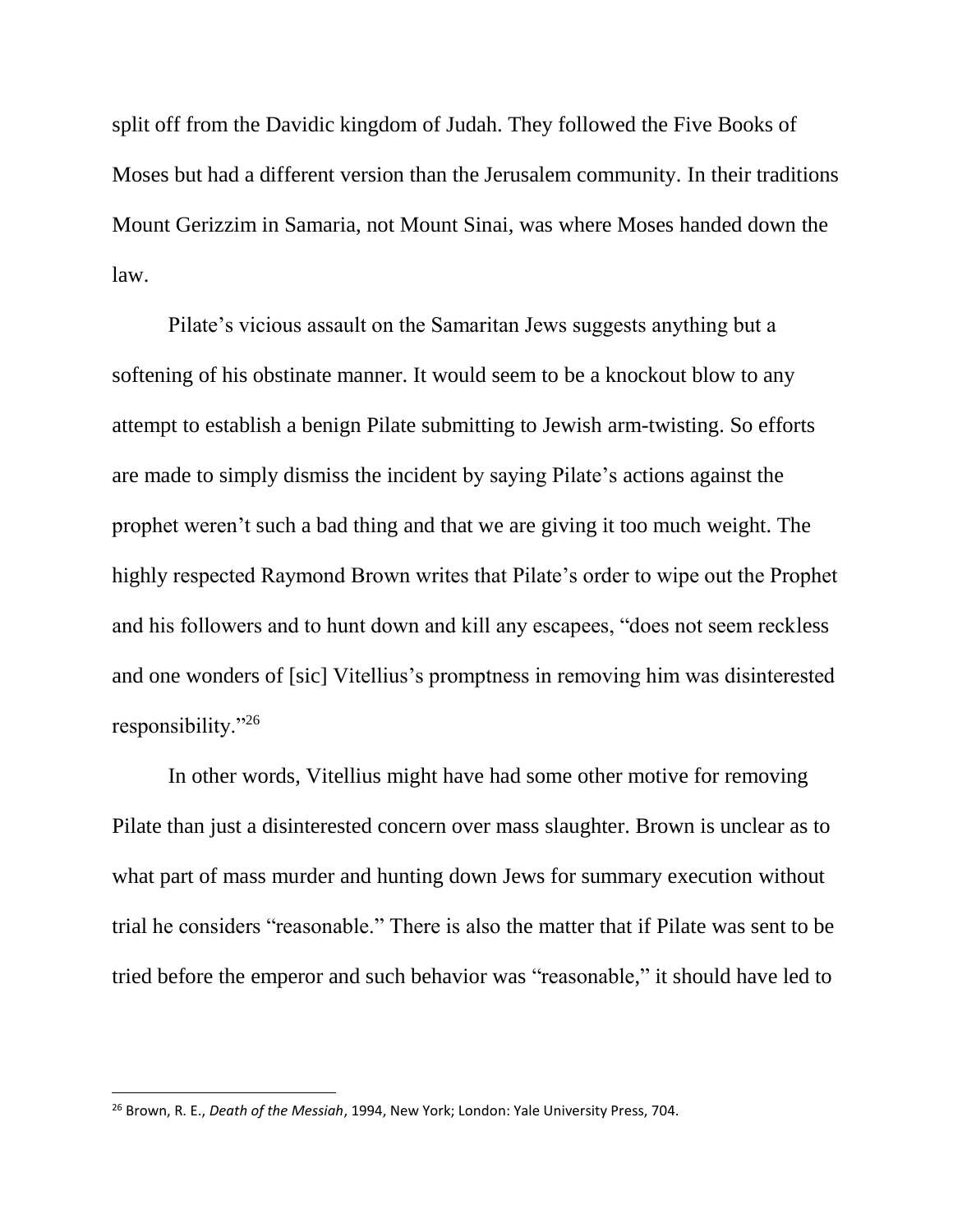an easy acquittal; one wonders why the Syrian governor would risk his career over such an unreasonable accusation.

Brown's foolish argument here (and he is one of the most widely respected scholars on the Passion accounts), I think, demonstrates how devoid of substance the attempt to rehabilitate Pilate remains. There are some other arguments raised here and there but they are of lesser weight than what I have already discussed. Space prohibits any further discussion not only of the arguments already mentioned but of any of the others that have been offered. Again, I refer you to my book "The Judas Brief" for more detailed discussion.

While the evidence above presents what I believe is a clear and overwhelming argument that the Pilate of the gospels is not the Pilate of history, we also have some elements within the gospel accounts that appear to create further doubt as to the historical credibility of the Pilate scene. For the purpose of this part of the analysis I will assume for the sake of argument that Pilate and the High Priest were on friendly terms.

According to the gospel accounts, there are actually two different prisoners before Pilate whose release was being considered, Jesus and Barabbas. Matthew says the second man was named "Jesus Barabbas."<sup>27</sup> Mark and Luke say Barabbas

 $27$  Matthew  $27.16$ .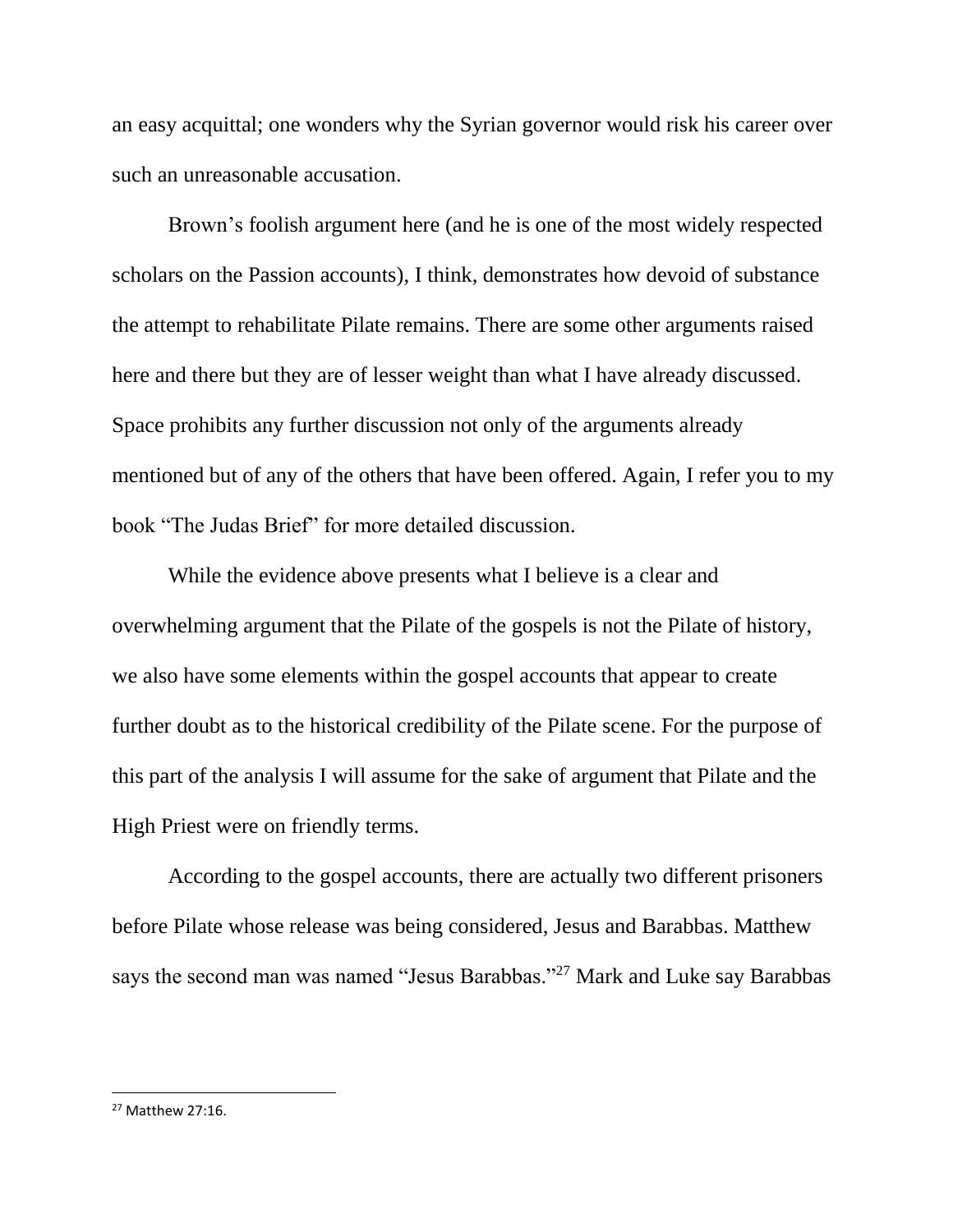led an insurrection and that people died as a result of the rebellion;<sup>28</sup> Matthew calls him "notorious;<sup>29</sup> and John calls him a bandit, although the underlying Greek word might also apply to a rebel.<sup>30</sup> In the course of the story, Pilate has to choose between releasing the one or the other and the Jews allegedly demand he release Barabbas.

The most reasonable translation of the Aramaic name Barabbas is "Son of the Father." This suggests some form of messianic title that falls into a continuum between Jesus as "son of man" and Jesus as "Son of God." Barabbas had just led some sort of insurrection, according to the gospels, that led to deaths, very probably among the Roman soldiers who had to put down the revolt.

Among those gathered around the forum we should find 1) Roman soldiers charged with keeping order and who would have been furious over the suggestion that a violent revolutionary who led an assault against Roman troops should be released; 2) revolutionary followers of Barabbas, who may have seen him as a messianic king but not necessarily as a supernatural being; 3) a number of Jews who contributed to Jesus' popularity and perhaps the apostles; and 4) the High Priest's coterie. It's hard to imagine a scenario where a group of Jews called for the release of Barabbas and at least some of the Roman soldiers wouldn't have cried out in response, "Barabbas Never!"

<sup>28</sup> Mark 15:7; Luke 23:19.

<sup>&</sup>lt;sup>29</sup> Matthew 27:16.

<sup>30</sup> John 18:40.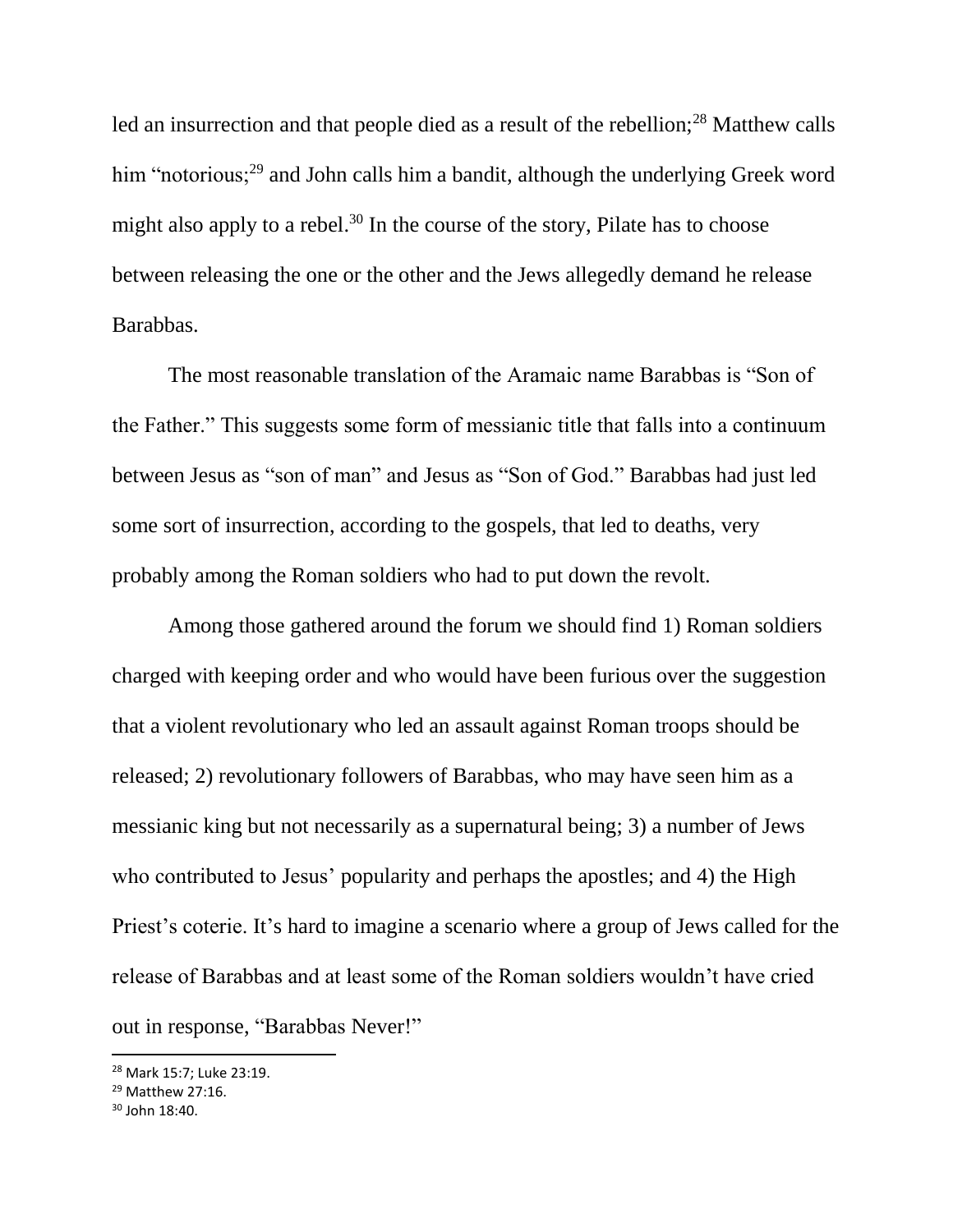Even if you believe that Pilate had become some sort of chastened governor anxious to help his newly minted associate, the High Priest, how likely is it 1) that the High Priest and his coterie would demand the release of a violent anti-Roman revolutionary, who would be as much or more of a threat to their authority than Jesus would be and 2) that Pilate, in an act that would shatter the morale of his troops, would consent to such a release? I would place the odds of either event somewhere between zero and none. There is, however, one group that would demand the release of Barabbas and that would be his followers. So if anyone shouted out to release Barabbas it would be his militant followers, not the chief priests and their coterie.

There is no way under those circumstances that Pilate would release Barabbas. Yet, he does. This element of the story is clearly designed to not only falsely blame the Jewish authorities for pressuring Pilate not to release Jesus but to make them look even worse by demanding the release of a violent revolutionary.

Another major problem is the manner in which Pilate addresses the crowd in order to get permission to release Jesus. In Mark and John Pilate asks the Jewish authorities if they want him to release the King of the Jews.<sup>31</sup> Who could Pilate possibly be addressing here? There are two groups before him who might consider one of the prisoners to be king of the Jews and one group militantly opposed to that

<sup>31</sup> Mark 15:9; John 18:39.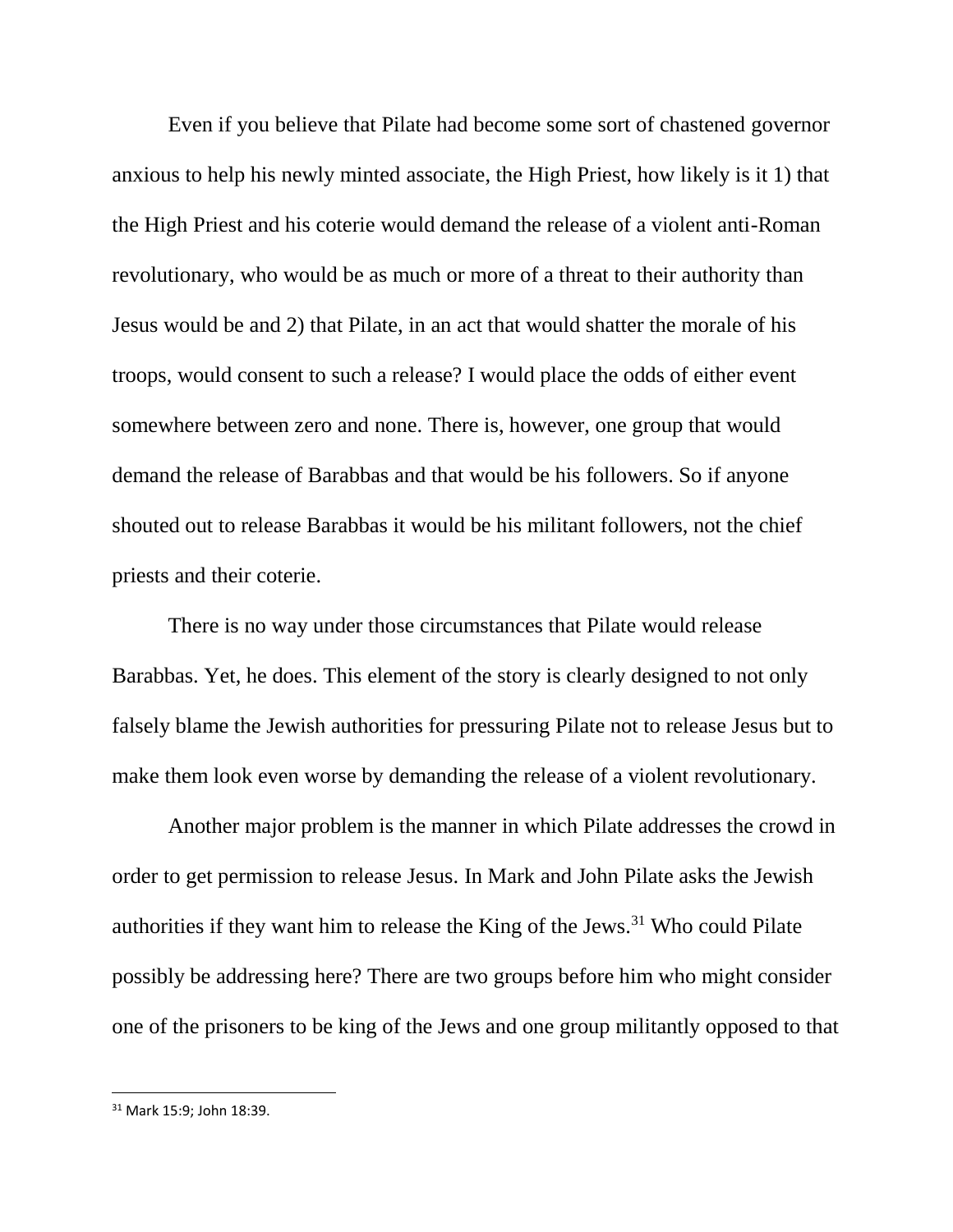designation. The pro-king groups would be the followers of Jesus and the followers of Barabbas. If Pilate ever offered a choice between the two, one should realistically imagine a shouting match between the two factions calling out on behalf of their respective heroes. Opposed to releasing a "king of the Jews" would be the Jewish authorities who, from the gospel perspective, would see such a person as a threat to their authority.

Now, if Pilate was truly trying to convince the Jewish authorities to let him release Jesus, there is no way he would rub their faces in the figurative mud by asking them to release the king of the Jews. It would be an insult designed to encourage the rejection of such an offer. It is precisely because the Jews reject Jesus as king of the Jews that they are allegedly there in the first place. So, if not asking the Jewish authorities for permission, to whom is Pilate speaking?

If there is any historical core to Pilate asking this question, the odds are he is addressing either Jesus' followers or Barabbas's followers, and his use of the term "king of the Jews" is meant to be highly sarcastic and cruel, gloating. He would never release a non-Roman-endorsed "king of the Jews." That's not how Romans rule.

Matthew, interestingly, has a different version of this request.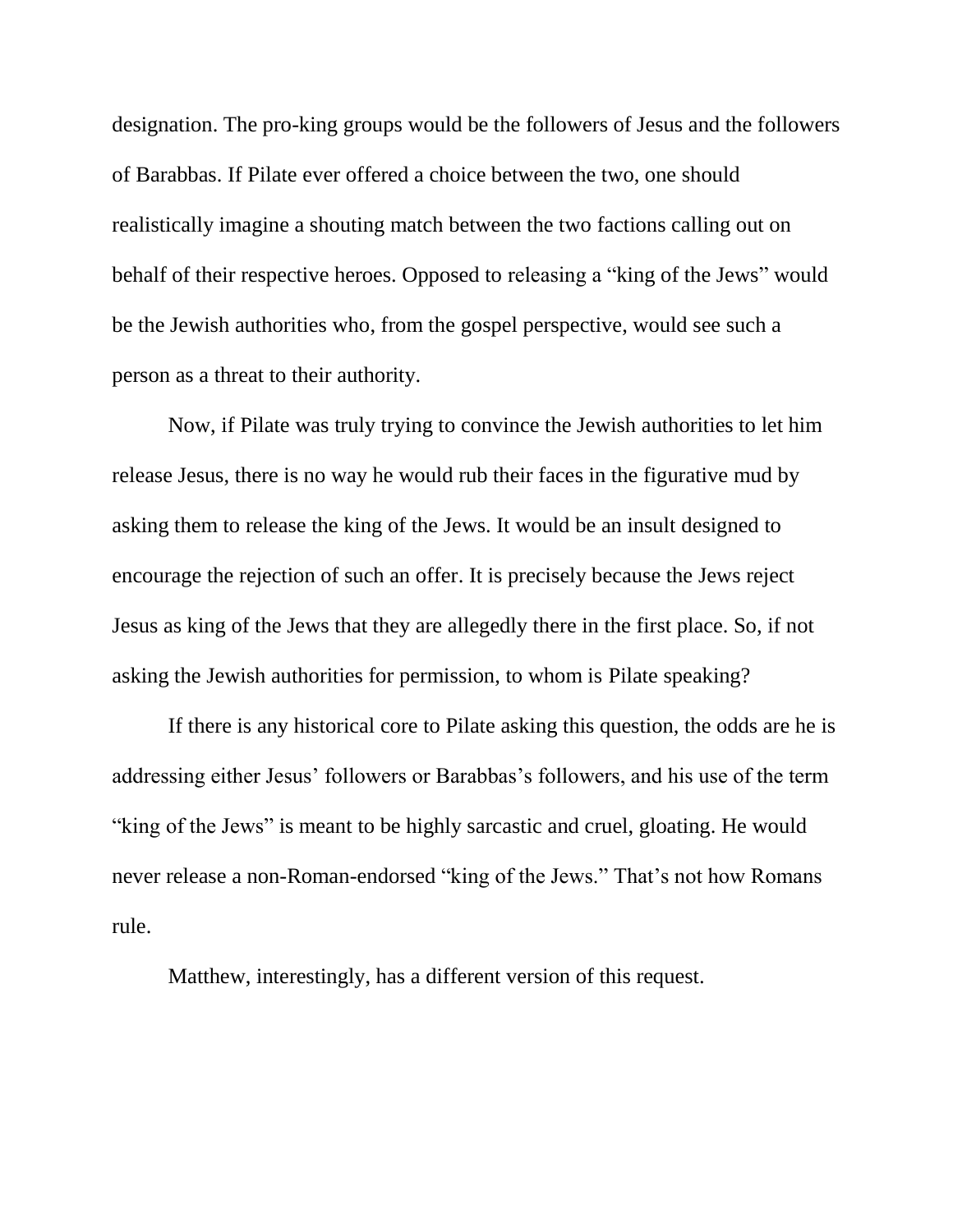So after they had gathered, Pilate said to them, "Whom do you want me to release for you, Jesus Barabbas or Jesus who is called the Messiah?" $32$ 

Matthew's use of "Messiah" instead of "king of the Jews" doesn't change anything as far as the interaction between Pilate and the crowd. "Messiah" means "king of the Jews." But the wording of the phrase is interesting. The issue isn't as obvious in English and Matthew may have missed it in Greek. But to the Aramaicspeaking Jews before Pilate, what they would have heard is "Shall I release for you Jesus the son of the Father or Jesus the anointed one." In the listeners' minds, this may only have been a difference in titles rather than of persons. In Matthew's telling, the crowd could think (although that is probably not what Matthew wanted to convey) that calling for the release of "Jesus the son of the Father" was nothing more than a call to release "Jesus the son of man." But again, it would not be what Pilate would say to the Jewish authorities if he was trying to win them over.

Luke on the other hand may have understood the problem. Luke never has Pilate say anything about releasing a "king" or "messiah." In his version, the Jewish authorities directly accuse Jesus before Pilate of claiming to be "the

<sup>32</sup> Matthew 27:17.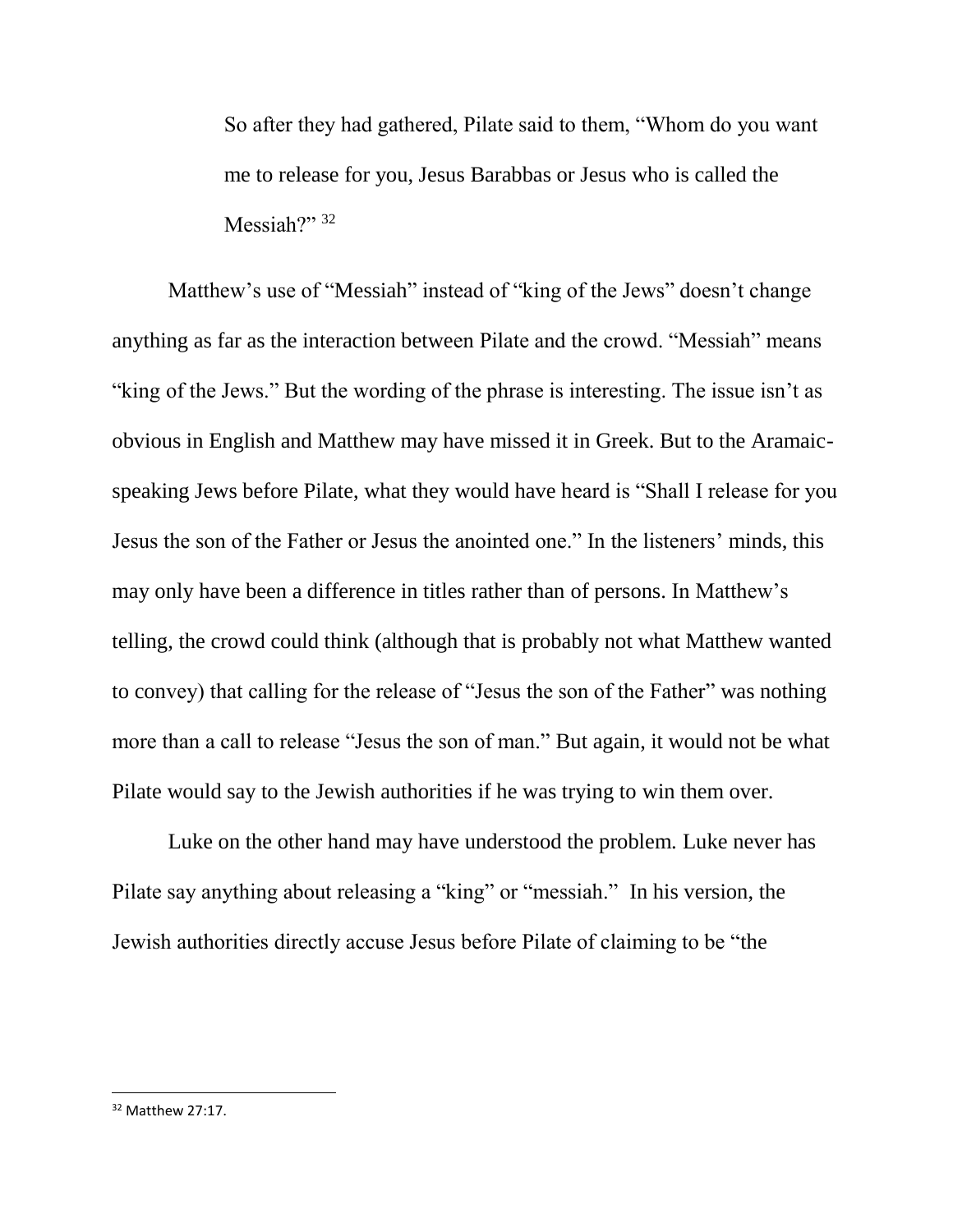Messiah, a king,"<sup>33</sup> and he has the governor publicly declare that he found Jesus innocent of all charges brought by the authorities. $34$ 

The last issue I want to address here is the question of why Jesus is in front of Pilate in the first place. The Jews had their own local government and it was responsible for enforcing Jewish law. In the synoptic accounts the Jewish Sanhedrin found Jesus guilty of blasphemy. That charged carried a penalty of death by stoning. Why were they going to Pilate to have Jesus executed. As Mark's High Priest says, "Why do we still need witnesses? You have heard his blasphemy! What is your decision?"<sup>35</sup> At this point, the council condemned Jesus as deserving death.<sup>36</sup> So, why is there a need to go to Pilate?

Perhaps aware of this very serious question, John attempts an answer. In his version Pilate tells the Jews to take Jesus and try him under their own law.<sup>37</sup> The Jews respond, "We are not permitted to put anyone to death."<sup>38</sup> The difficulty here is that the Jewish response is not true. Jews had authority to hand down capital sentences. To get around this, it is usually argued that John only meant that they couldn't execute anyone during the holiday, which would be true. But it doesn't explain why the Jewish authorities didn't simply wait until after the holidays to

 $\overline{a}$ 

- <sup>35</sup> Mark 14:63-64.
- <sup>36</sup> Mark 14:64.
- <sup>37</sup> John 18:31.
- <sup>38</sup> John 18:31.

<sup>33</sup> Luke 23:2.

<sup>34</sup> Luke 23:14.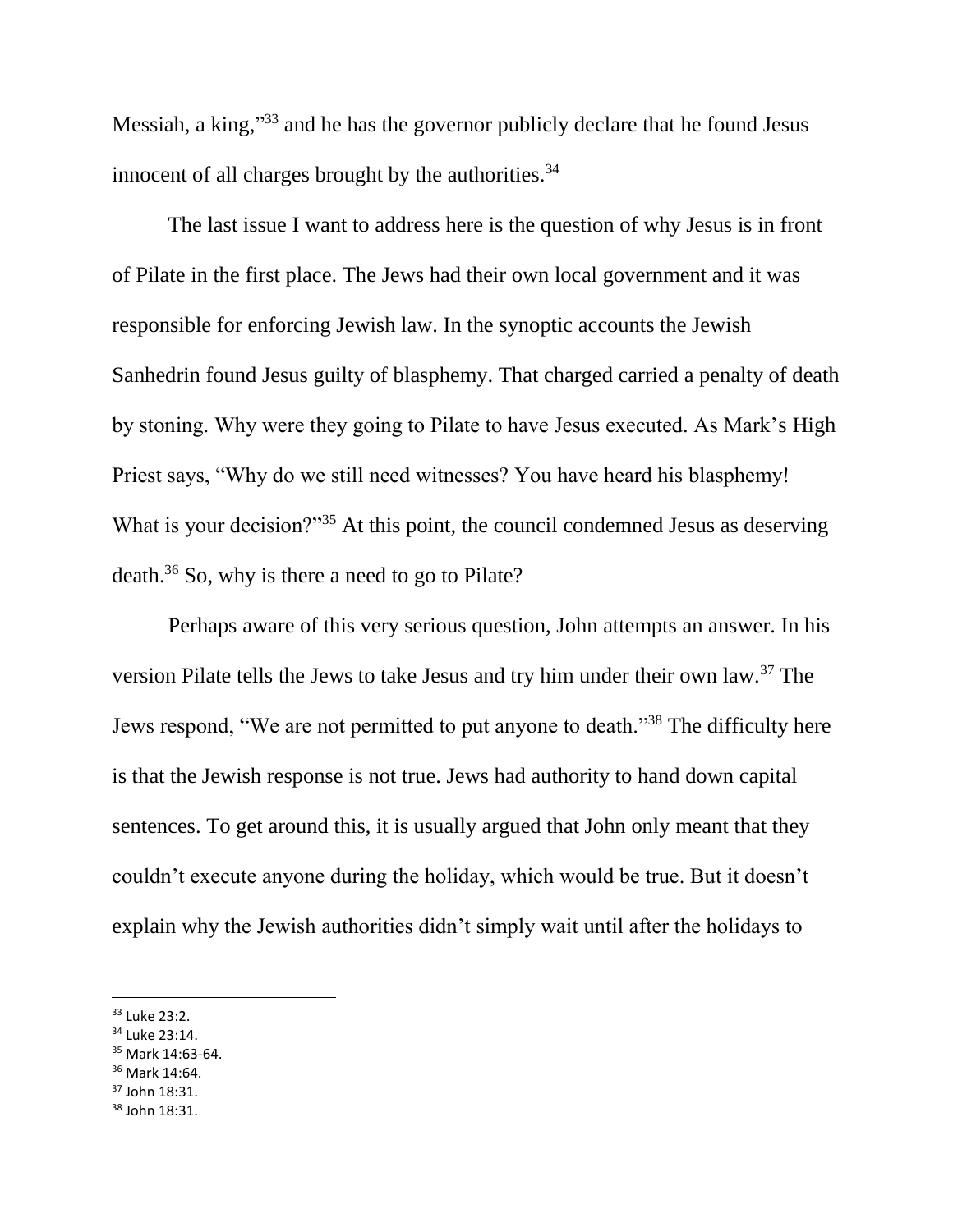carry out the sentence, when the massive crowds and opportunity for protests were greatly diminished. As Mark alleged, they didn't want to arrest him during the festival because of the crowds.<sup>39</sup> By publicly committing themselves to the execution of Jesus before the very crowds they were trying to avoid, they undercut their own stealth strategy.

John, however, perhaps unintentionally, may have given away the game. He has no blasphemy trial, nor any actual trial proceeding where Jesus is present. According to John, despite any of the earlier conflicts between Jesus and the authorities, the reason that the Jewish authorities wanted to put Jesus to death was because "If we let him go on like this, everyone will believe in him, and *the Romans will come and destroy both our holy place and our nation* (emphasis added)." Let me make clear what John says here. The Romans wanted Jesus dead because he was too popular and Rome threatened violence if he wasn't eliminated from the scene; the Jews acted only to appease Rome. This does not suggest a scenario where Pilate wanted Jesus to go free.

Cementing this conclusion is a much underappreciated clue in John that commentators try to whisk away. Among those who came to arrest Jesus was "*a detachment of soldiers* together with police from the chief priests and the Pharisees

 $39$  Mark  $14.2$ .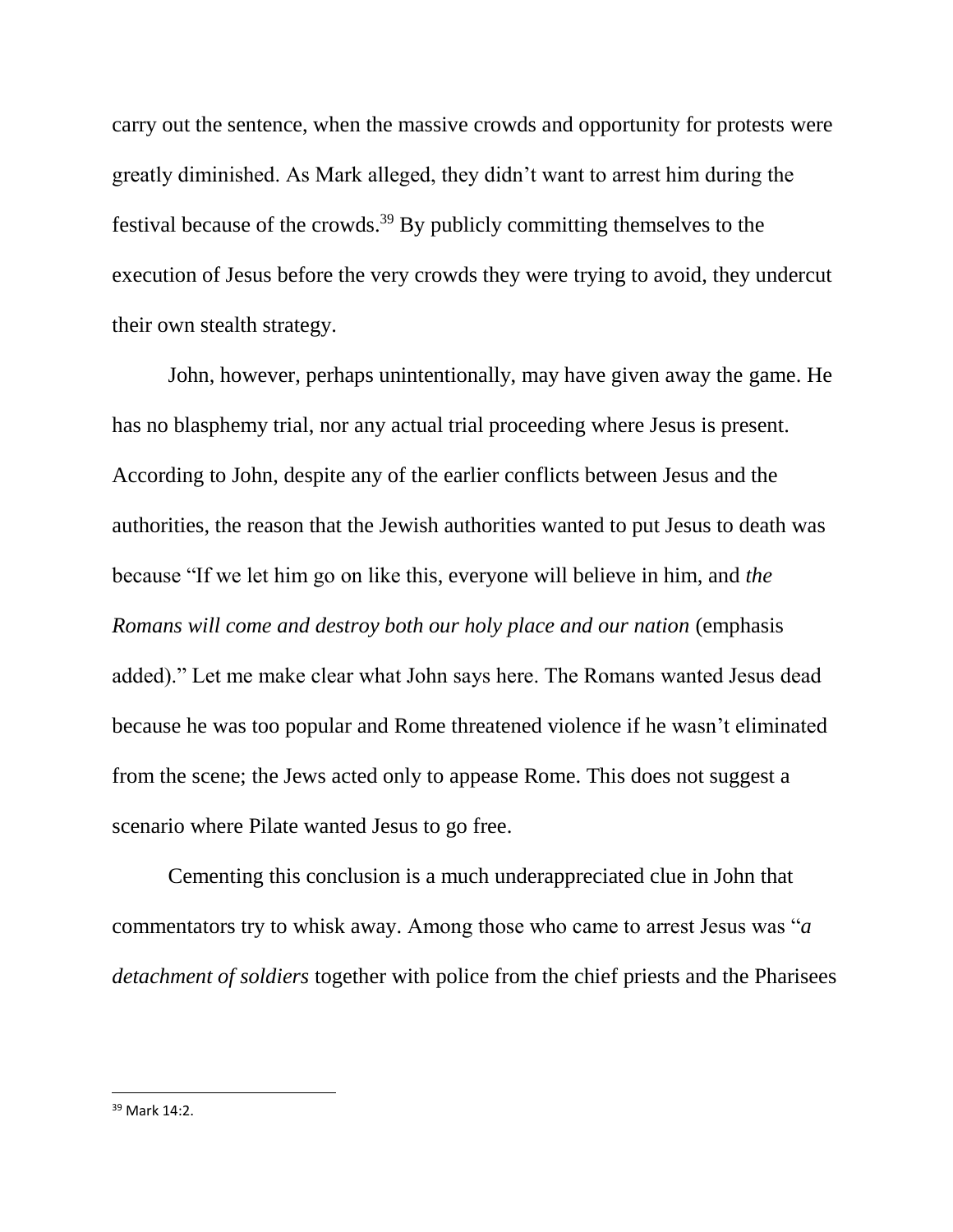(emphasis added)."<sup>40</sup> The police are from the Jewish authorities. Whom are the soldiers from? The Jewish authorities had no army, just local police to enforce the local law.

Many commenters on this passage note that the language implies a "cohort," a Roman military unit that could number as many as eight hundred men. Care is often taken to try to say that this couldn't have been a Roman military unit, because it wouldn't support the gospel accounts of a Jewish conspiracy. One commentator says that the same language was used of Jewish troops. But Judea didn't have military troops. The only people in the region with "cohorts" were the Romans and possibly Herod Antipas, ruler of Judea who had his own army because he was functionally a king. But it is unlikely that Herod would have brought such a large military unit into Judea, where he had no legal authority. That leaves Roman soldiers involved in the arrest of Jesus.

Taking this passage together with John's earlier notice that Rome would destroy the Temple and the nation if Jesus wasn't stopped, what becomes clear is that the arrest of Jesus was triggered by Roman concerns and Romans aided in the arrest. It was the Romans who wanted Jesus executed, not the Jews. This should not be too surprising from a literary perspective if we accept the gospel charges that there had just been a violent uprising under Barabbas, which would have

 $40$  John 18:3.